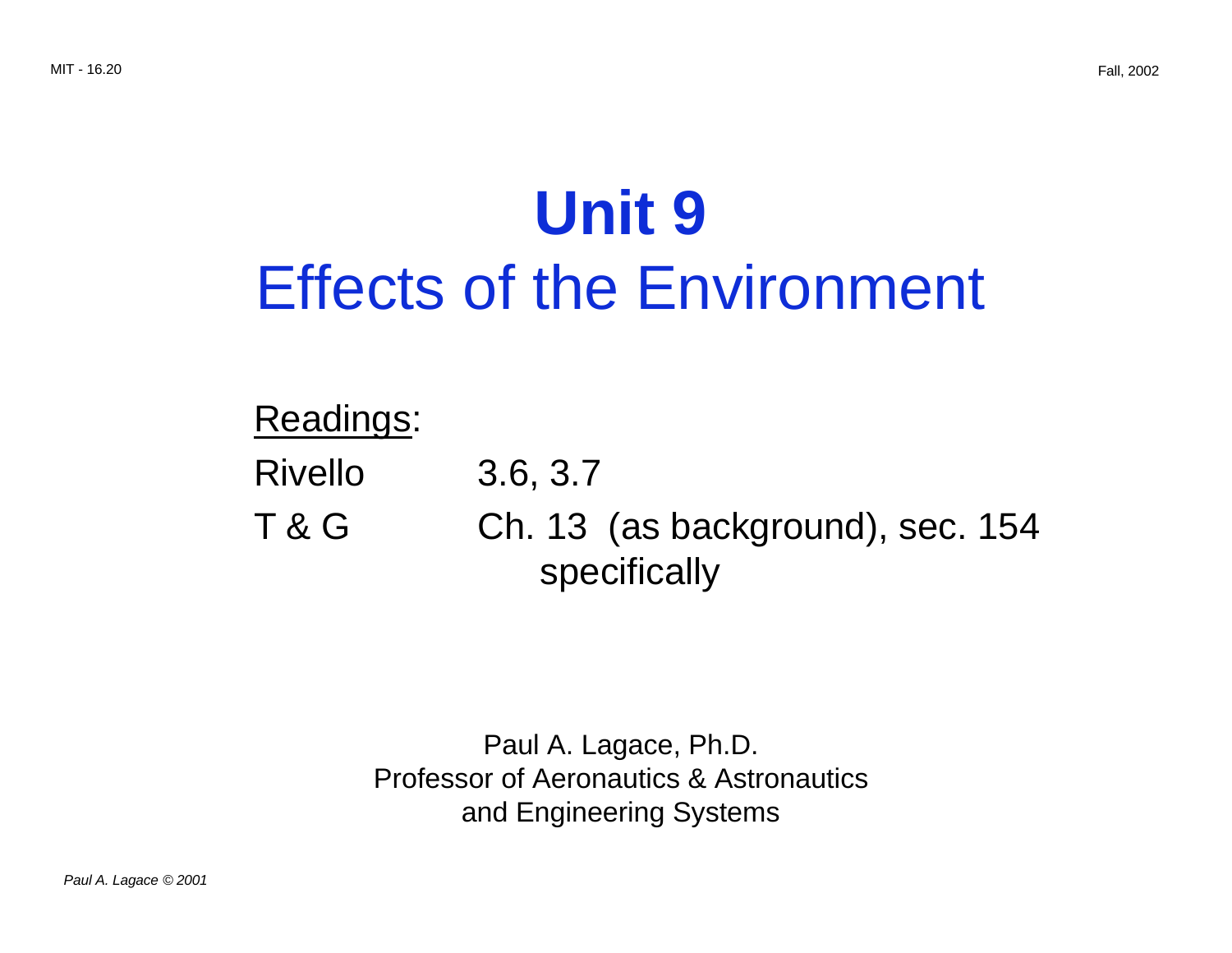Thus far we have discussed mechanical loading and the stresses and strains caused by that. We noted, however, that the environment can have an effect on the behavior of materials and structures. Let's first consider:

# Temperature and Its Effects

2 basic effects:

- expansion / contraction
- change of material properties

Look, first, at the former:

# Concept of Thermal Stresses and Strains

Materials and structures expand and contract as the temperature changes. Thus:

$$
\chi^{\varepsilon^{\mathsf{T}}} = \underset{\text{strain}}{\overset{\alpha}{\uparrow}} (\Delta \top)
$$
\ntemperature change  
\nstrain coefficient of thermal expansion (C.T.E.) units:  $\begin{bmatrix} 1 \\ \text{degrees} \end{bmatrix}$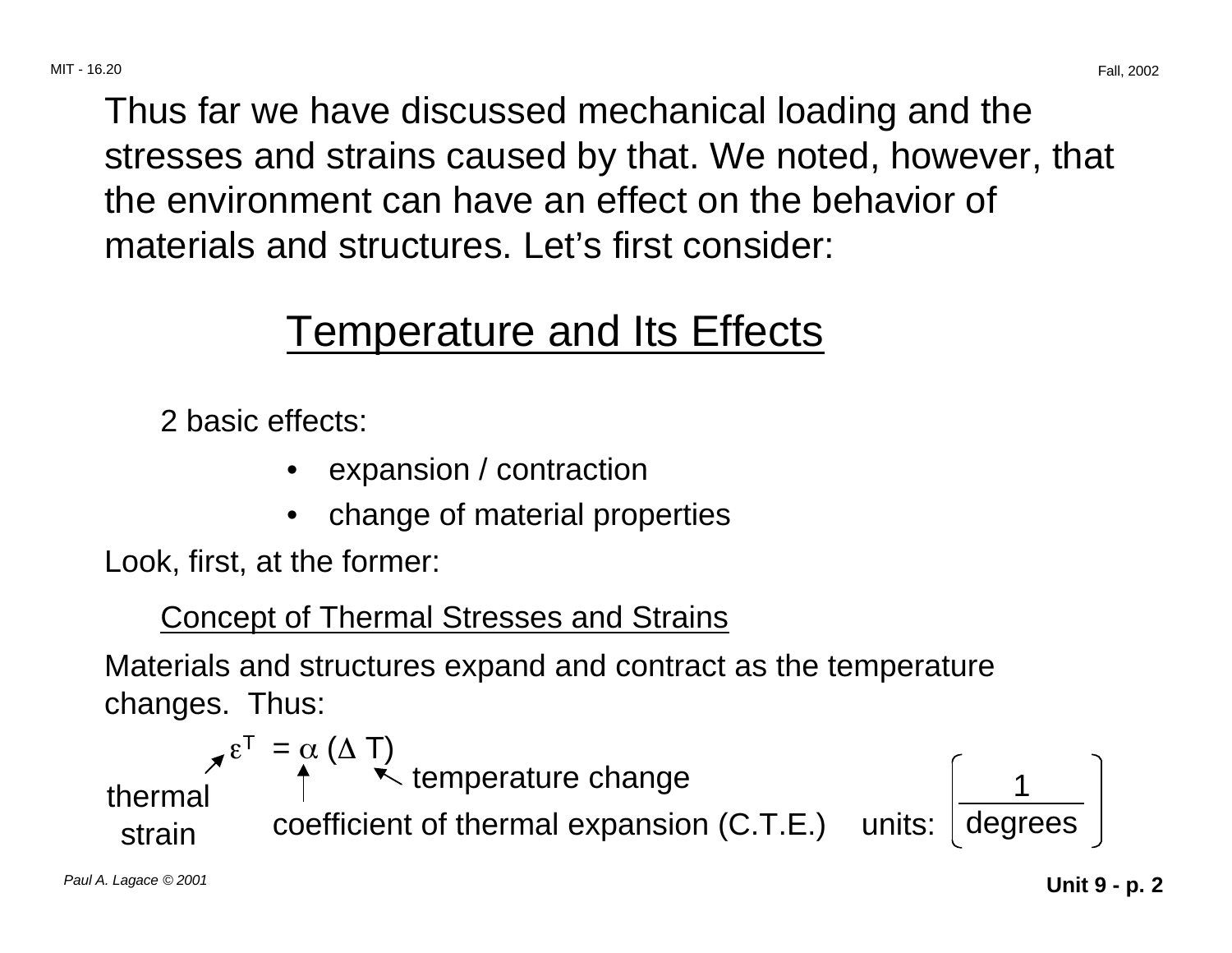If these thermal expansions / contractions are resisted by some means, then "thermal stresses" can arise. **However**, "thermal stresses" is a misnomer, they are really…

> "stresses due to thermal effects" -- stresses are **always**  "mechanical"

> > (we'll see this via an example)

--> Consider a 3-D generic material.

Then we can write:

$$
\varepsilon_{ij}^{T} = \alpha_{ij} \Delta T
$$
 (9-1)  
i, j = 1, 2, 3 (as before)

 $\alpha_{ii}$  = 2nd order tensor

The *total strain* of a material is the sum of the *mechanical strain* and the thermal strain.

mechanical  
\n
$$
\kappa_{ij} = \varepsilon_{ij}^{M} + \varepsilon_{ij}^{T}
$$
\n(9-2)  
\ntotal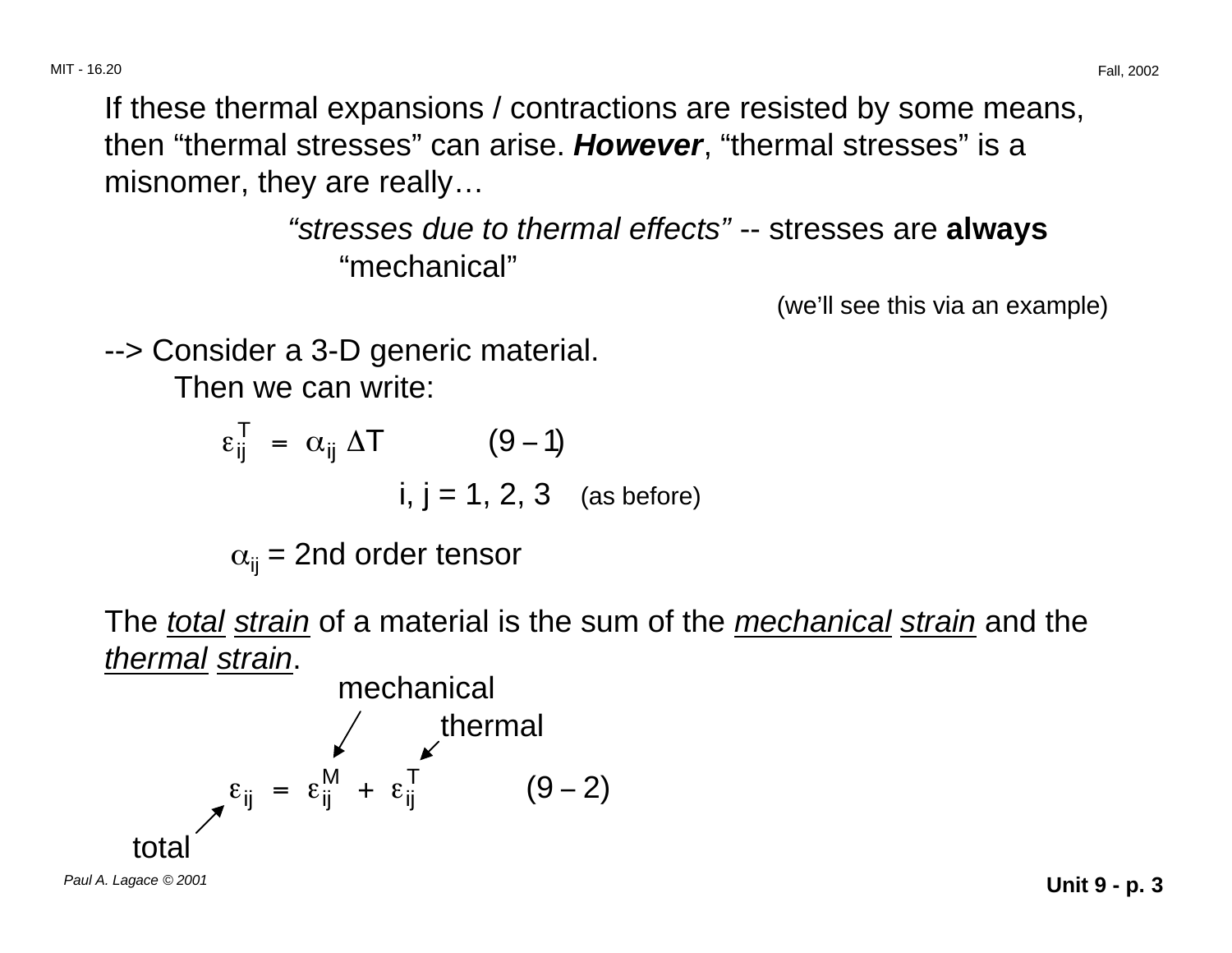- thermal strain ( $\epsilon_{ij}^T$ ): directly caused by temperature differences
- mechanical strain ( $\epsilon_{ij}^{M}$ ): that part of the strain which is directly related to the stress

Relation of mechanical strain to stress is:

$$
\varepsilon_{ij}^{M} = \frac{S_{ijkl}}{\square} \sigma_{kl}
$$
 **compliance**

Substituting this in the expression for total strain (equation 9-2) and using the expression for thermal strain (equation 9-1), we get:

$$
\begin{aligned} \epsilon_{ij} \;&=\; S_{ijkl} \; \sigma_{kl} \; + \; \alpha_{ij} \; \Delta \; T \\ \Rightarrow S_{ijkl} \; \sigma_{kl} \; = \; \epsilon_{ij} \; - \; \alpha_{ij} \; \Delta \; T \end{aligned}
$$

We can multiply both sides by the inverse of the compliance...that is merely the elasticities:

$$
S_{ijkl}^{-1} = E_{ijkl}
$$

Paul A. Lagace © 2001 **Unit 9 - p. 4**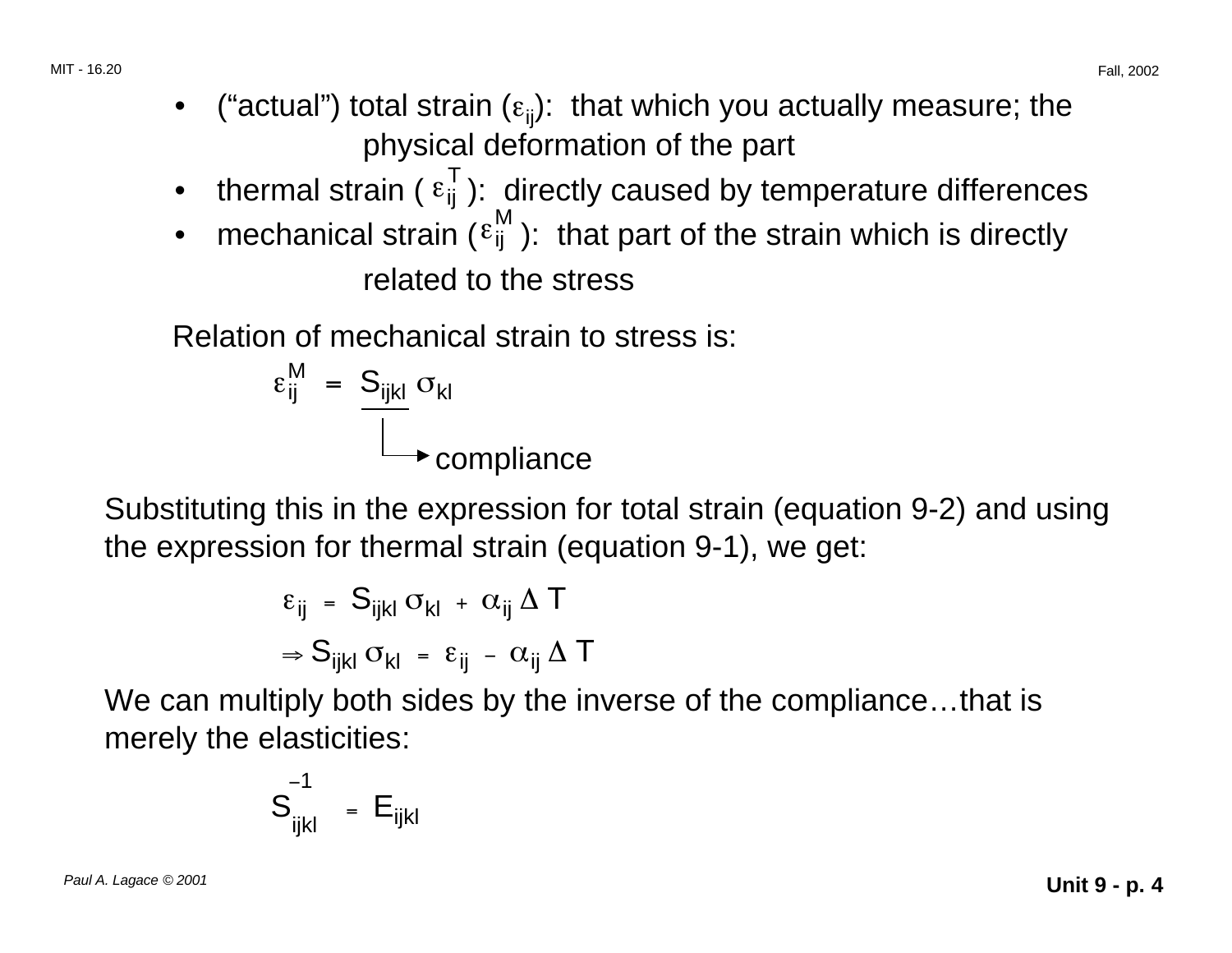$$
\Rightarrow \left| \sigma_{kl} - E_{ijkl} \epsilon_{ij} - E_{ijkl} \alpha_{ij} \Delta T \right|
$$

This is the same equation as we had before except we have the thermal terms:

$$
\mathsf{E}_{\mathsf{i}\mathsf{j}\mathsf{k}\mathsf{l}}\;\alpha_{\mathsf{i}\mathsf{j}}\;\Delta\;\mathsf{T}
$$

--> so how does a "thermal stress" arise?

# **Consider this example:**

If you have a steel bar lying on a table and heat it, it will expand. Since it is unconstrained it expands freely and no stresses occur. That is, the thermal strain is equal to the total strain. Thus, the mechanical strain is zero and thus the "thermal stress" is zero.

# **Figure 9.1 Free thermal expansion of a steel bar**

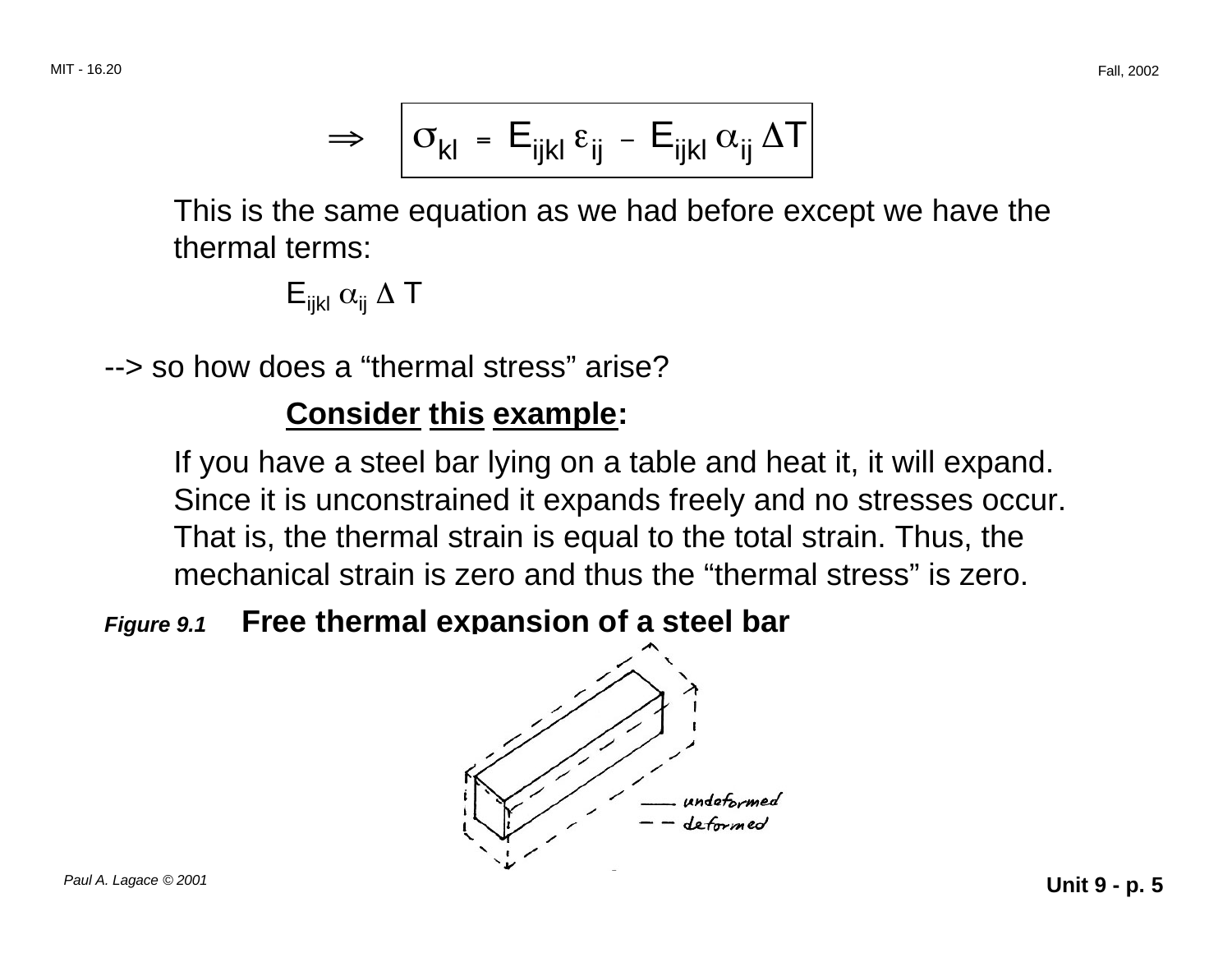--> However, if the bar is constrained, say at both ends:

**Figure 9.2 Representation of constrained steel bar** 



Then, as it is heated, the rod cannot lengthen. The thermal strain is the same as in the previous case but now the total strain is zero (i.e., no physical deformation).

Starting with (in one direction):

```
\varepsilon = \varepsilon^M + \varepsilon^T
```
with:

 $\varepsilon = 0$ 

Thus, the mechanical strain is the negative of the thermal strain.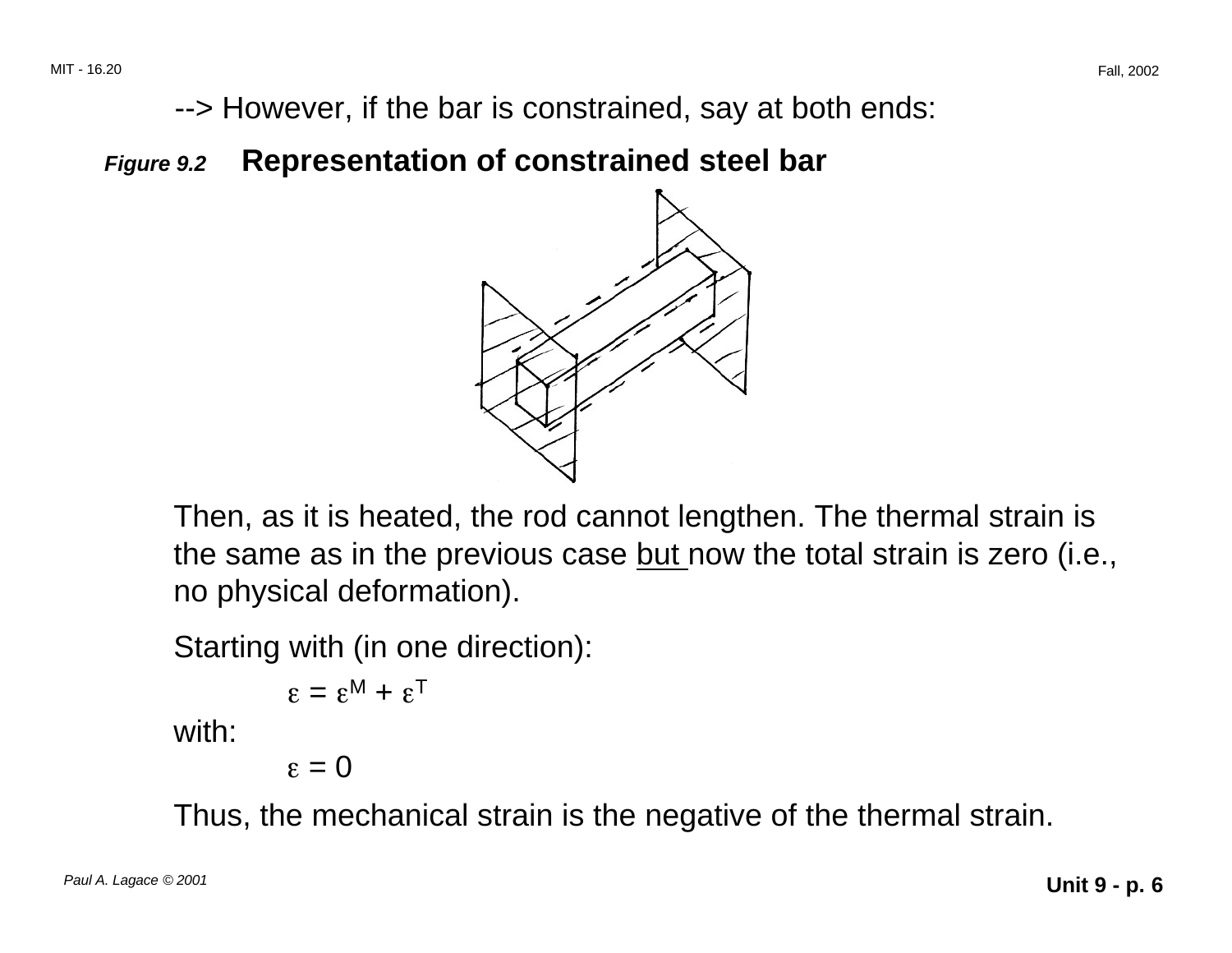Stresses will arise due to the mechanical strain and these are the so-called "thermal stresses".

Due to equilibrium there must be a reaction at the boundaries.

(must always have  $\int \text{odA} = \text{Force}$  for equilibrium)

Think of this as a two-step process…

**Figure 9.3 Representation of stresses due to thermal expansion as two-step process** 

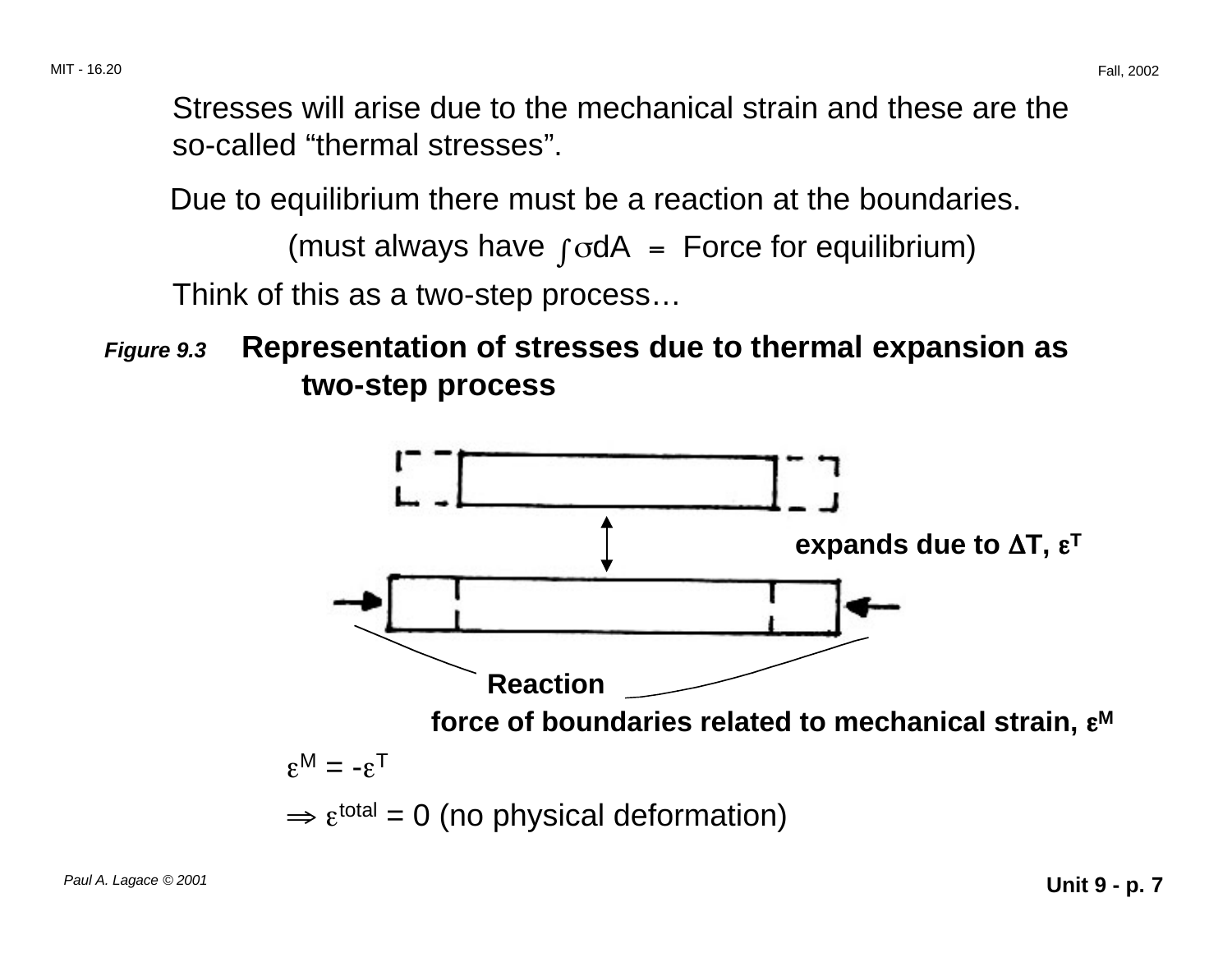#### Values of C.T.E.'s

Note:  $\alpha_{ij} = \alpha_{ji}$ 

• Anisotropic Materials

6 possibilities:  $\alpha_{11}$ ,  $\alpha_{22}$ ,  $\alpha_{33}$ ,  $\alpha_{12}$ ,  $\alpha_{13}$ ,  $\alpha_{23}$ 

 $\Rightarrow$   $\wedge$ T can cause shear strains

 $\rightarrow$  not true in "engineering" materials

• Orthotropic Materials

3 possibilities:  $\alpha_{11}$ ,  $\alpha_{22}$ ,  $\alpha_{33}$ 

 $\Rightarrow$  ΔT only causes extensional strains

- Notes: 1. Generally we deal with planar structures and are interested only in  $\alpha_{11}$  and  $\alpha_{22}$ 
	- 2. If we deal with the material in other than the principal material axes, we can "have" an  $\alpha_{12}$

Transformation obeys same law as strain (it's a tensor).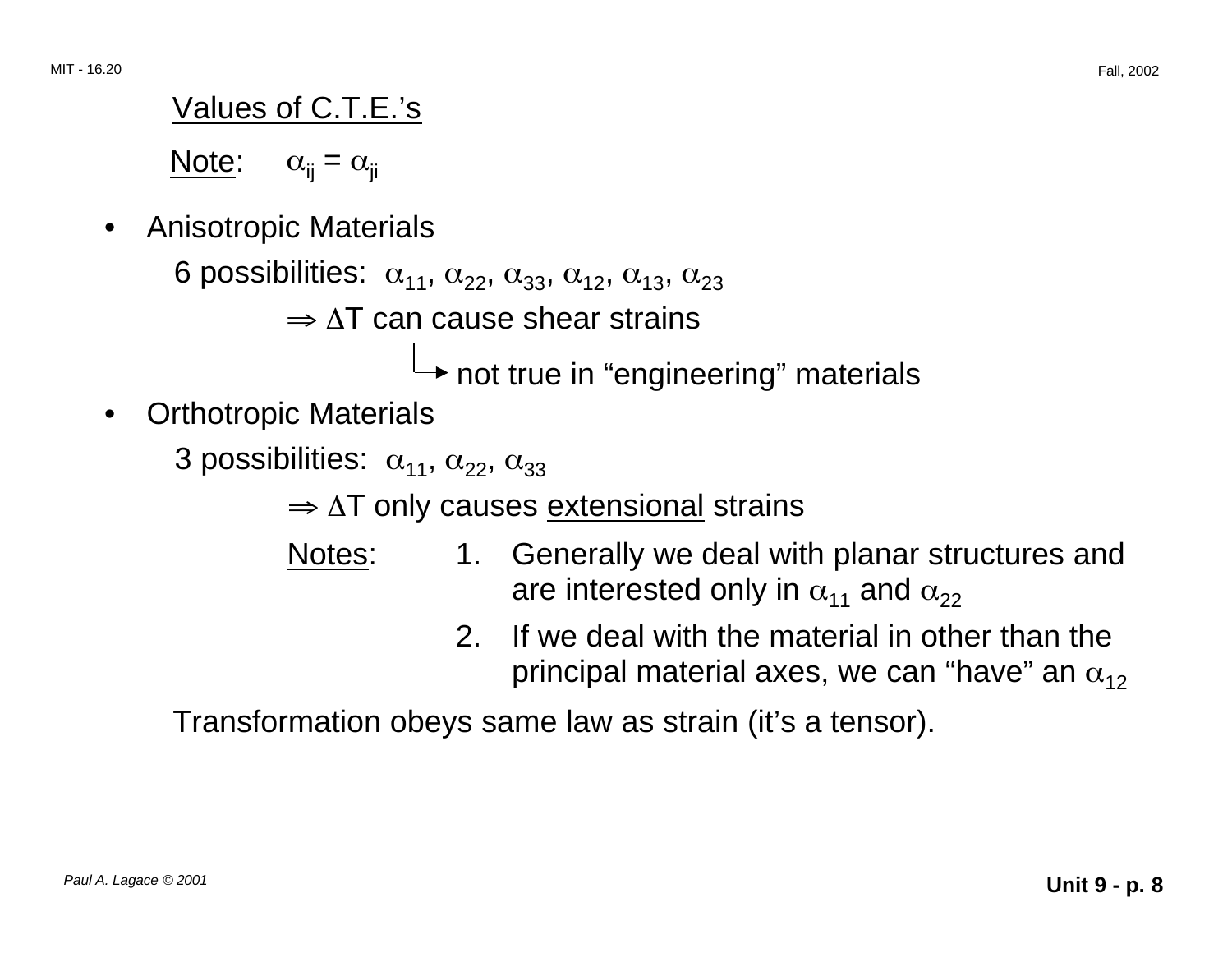2-D form:  
\n
$$
\tilde{\alpha}_{\alpha\beta} = \ell_{\tilde{\alpha}\sigma} \ell_{\tilde{\beta}\gamma} \alpha_{\sigma\gamma}
$$
\n
$$
\alpha_{11}^*, \alpha_{22}^* \text{ (in-plane values)}
$$
\n
$$
\alpha_{12}^* = 0 \text{ (in material axes)}
$$
\n3-D form:  
\n
$$
\alpha_{ij} = \ell_{\tilde{i}k} \ell_{\tilde{j}l} \alpha_{kl}
$$

So, in describing deformation in some axis system at an angle  $\theta$  to the principal material axes…..

#### **Figure 9.4 Representation of 2-D axis transformation**

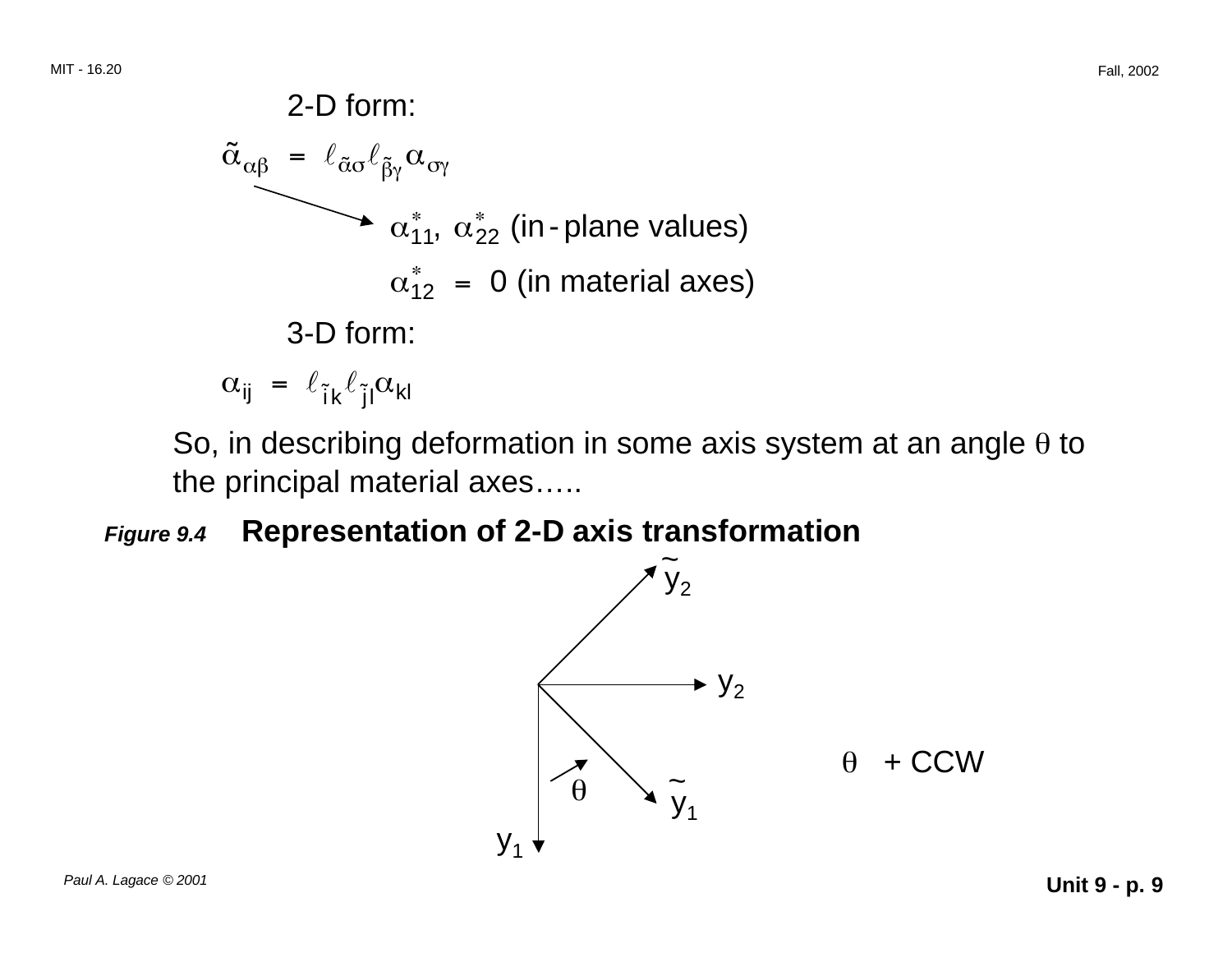$$
\tilde{\alpha}_{11} = \cos^2 \theta \alpha_{11}^* + \sin^2 \theta \alpha_{22}^*
$$
\n
$$
\tilde{\alpha}_{22} = \sin^2 \theta \alpha_{11}^* + \cos^2 \theta \alpha_{22}^*
$$
\n
$$
\tilde{\alpha}_{12} = \cos \theta \sin \theta \left( \alpha_{22}^* - \alpha_{11}^* \right)
$$
\nonly exists if  $\alpha_{11}^* \neq \alpha_{22}^*$  [isotropic  $\Rightarrow$  no shear]

- • Isotropic Materials
	- 1 value:  $\alpha$  is the same in all directions

Typical Values for Materials:

| <b>Material</b>                     | C.T.E. |                                                 |
|-------------------------------------|--------|-------------------------------------------------|
| <b>Steel</b>                        | 6      | Units:<br>$\times$ 10 <sup>-6</sup> / $\rm{°F}$ |
| Aluminum                            | 12.5   | $\mu$ in/in/°F                                  |
| Titanium                            | 5      | strain/°F                                       |
| Uni Gr/Ep (along fibers)            | $-0.2$ |                                                 |
| Uni Gr/Ep (perpendicular to fibers) | 16     | $\Rightarrow$ µstrain/°F                        |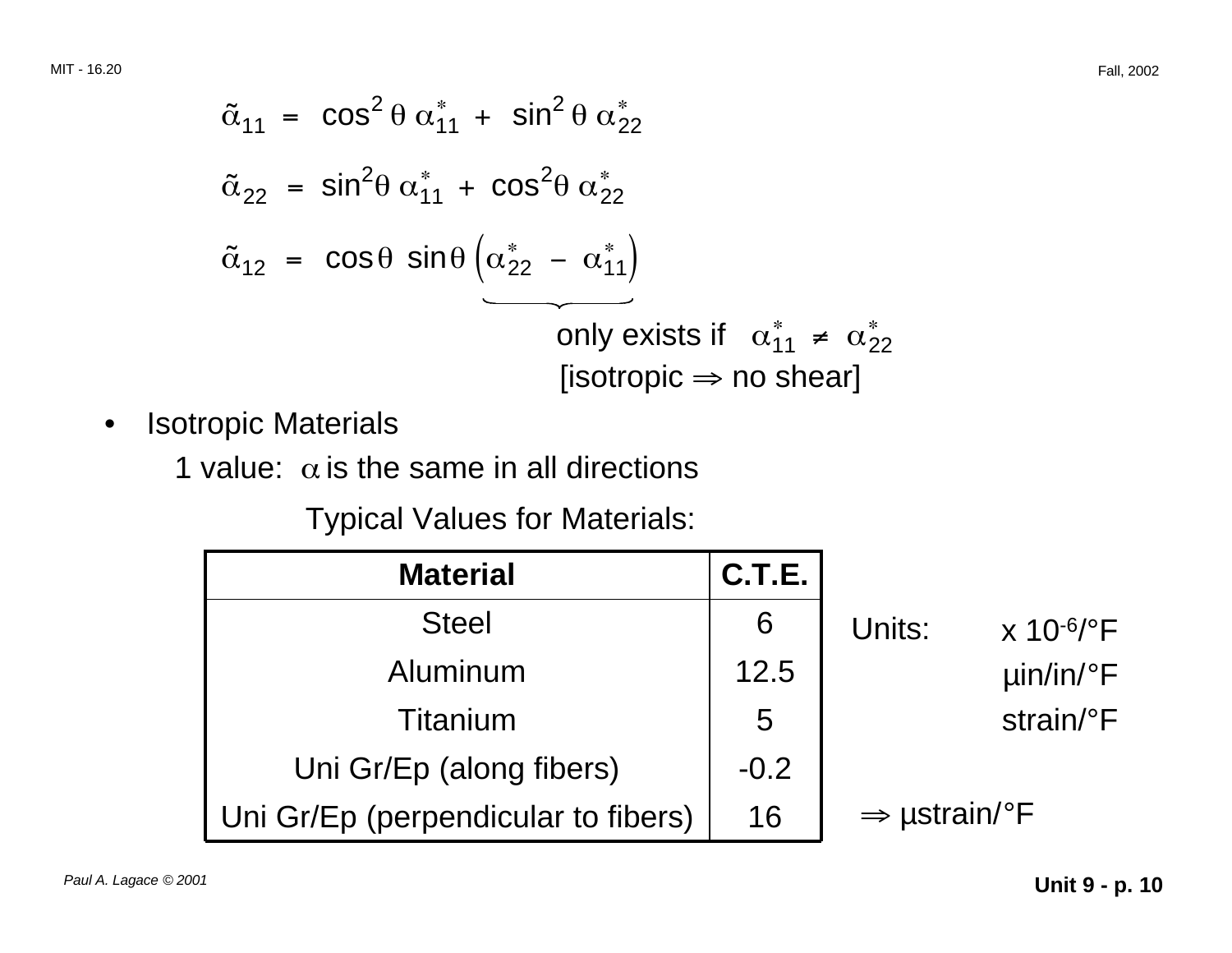#### Notes:

Graphite/epoxy has a *negative* C.T.E. in the fiber direction so it contracts when heated

> Implication: by laying up plies with various orientation can achieve a structure with a C.T.E. equal to zero in a desired direction

• C.T.E. of a structure depends on C.T.E. and elastic constants of the parts

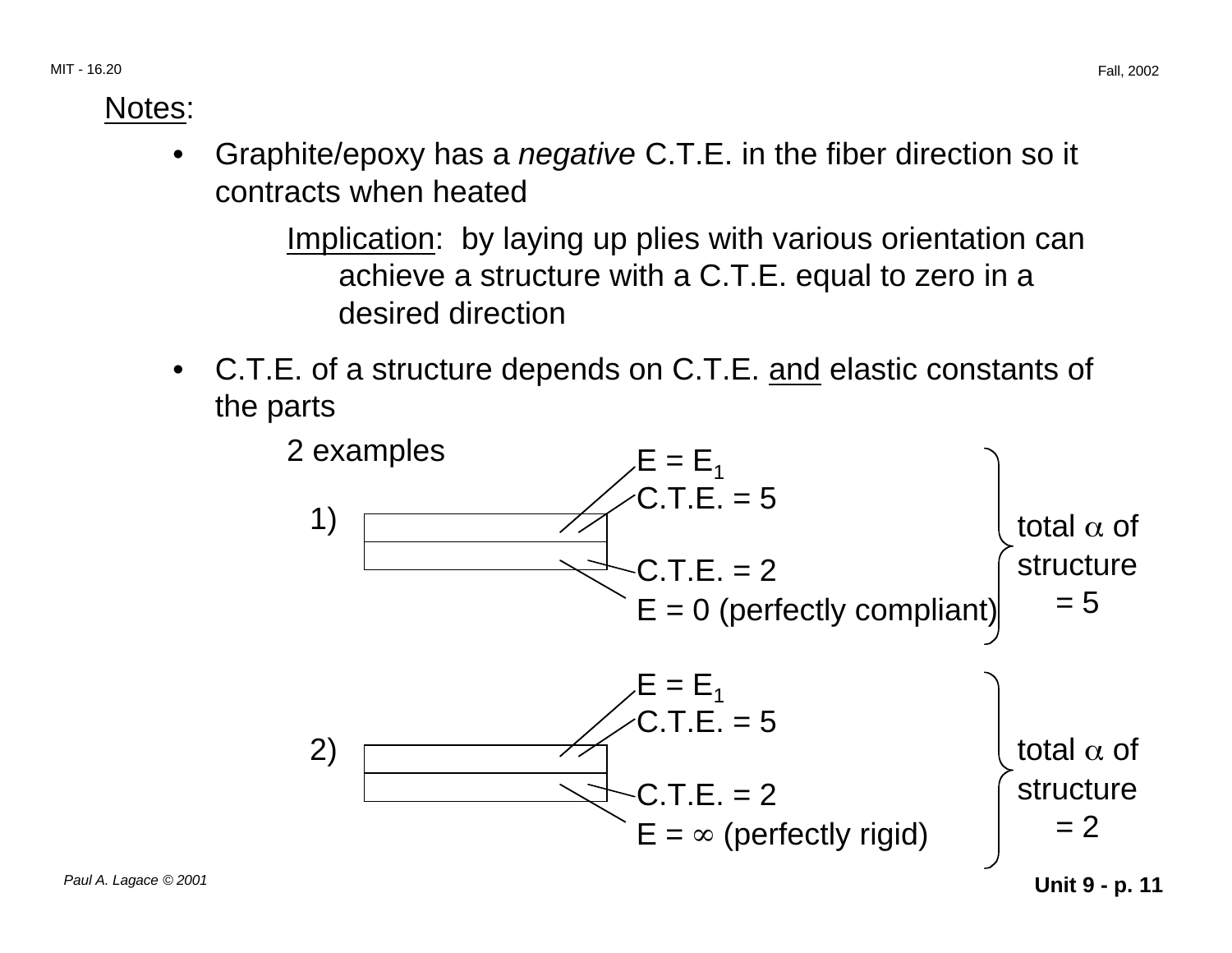•  $\alpha = \alpha(T) \Rightarrow C.T.E.$  is a function of temperature (see MIL HDBK 5 for metals). Can be large difference.

> Implication: a zero C.T.E. structure may not truly be attainable since it may be C.T.E. at  $T_1$  but not at  $T_2$ !

--> Sources of temperature differential (heating)

- ambient environment (engine, polar environment, earth shadow, tropics, etc.)
- aerodynamic heating
- radiation (black-body)
- --> Constant ∆T (with respect to spatial locations)

In many cases, we are interested in a case where ∆T (from some reference temperature) is constant through-the-thickness, etc.

- thin structures
- structures in ambient environment for long periods of time

Relatively easy problem to solve. Use:

- equations of elasticity
- equilibrium
- stress-strain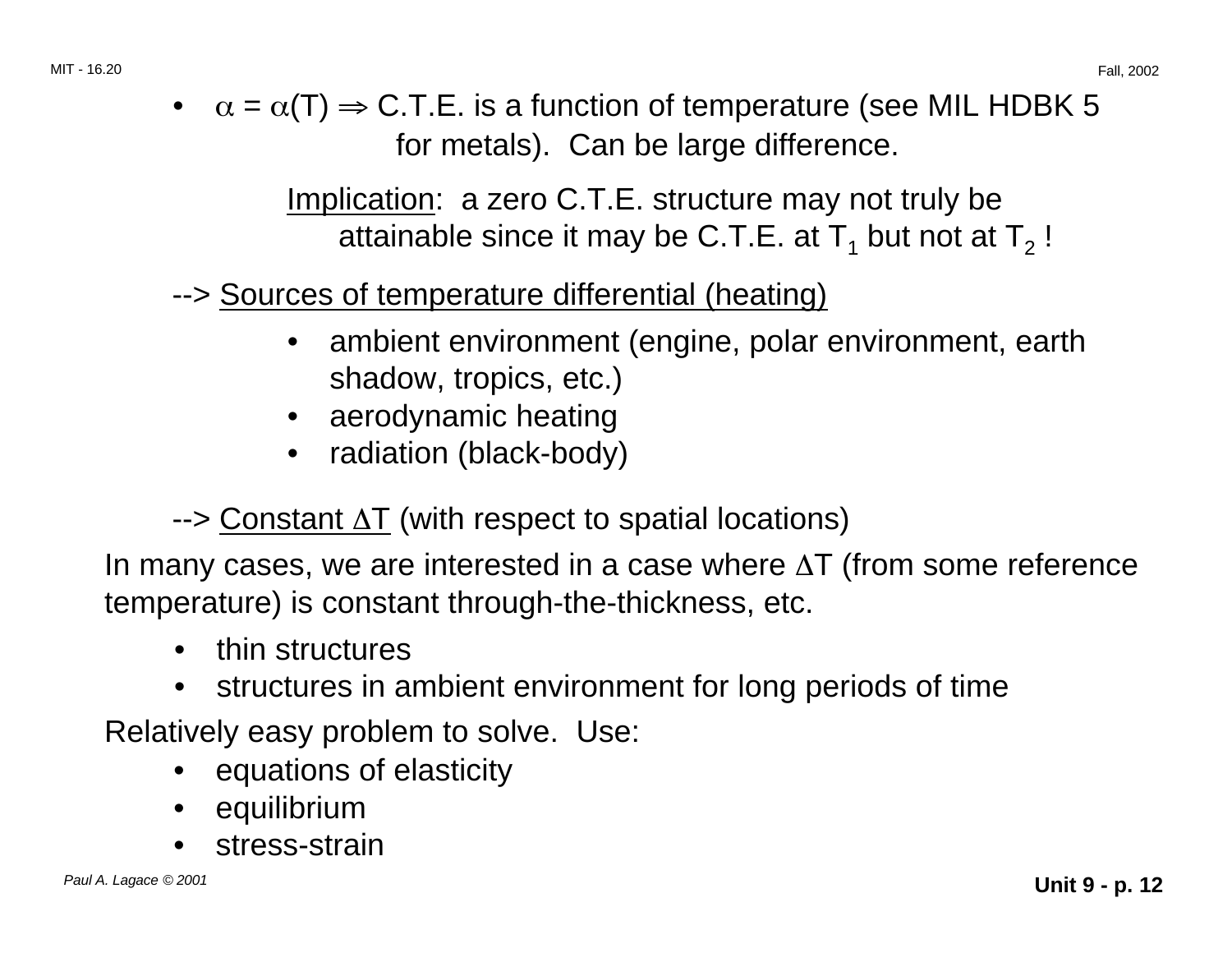

Total deformation is zero, but there will be nonzero total strain in the aluminum and steel

- --> stress is constant throughout
- --> match deformations

**Example 2** - Truss



- --> use equilibrium for forces in each member
- --> match displacements at each node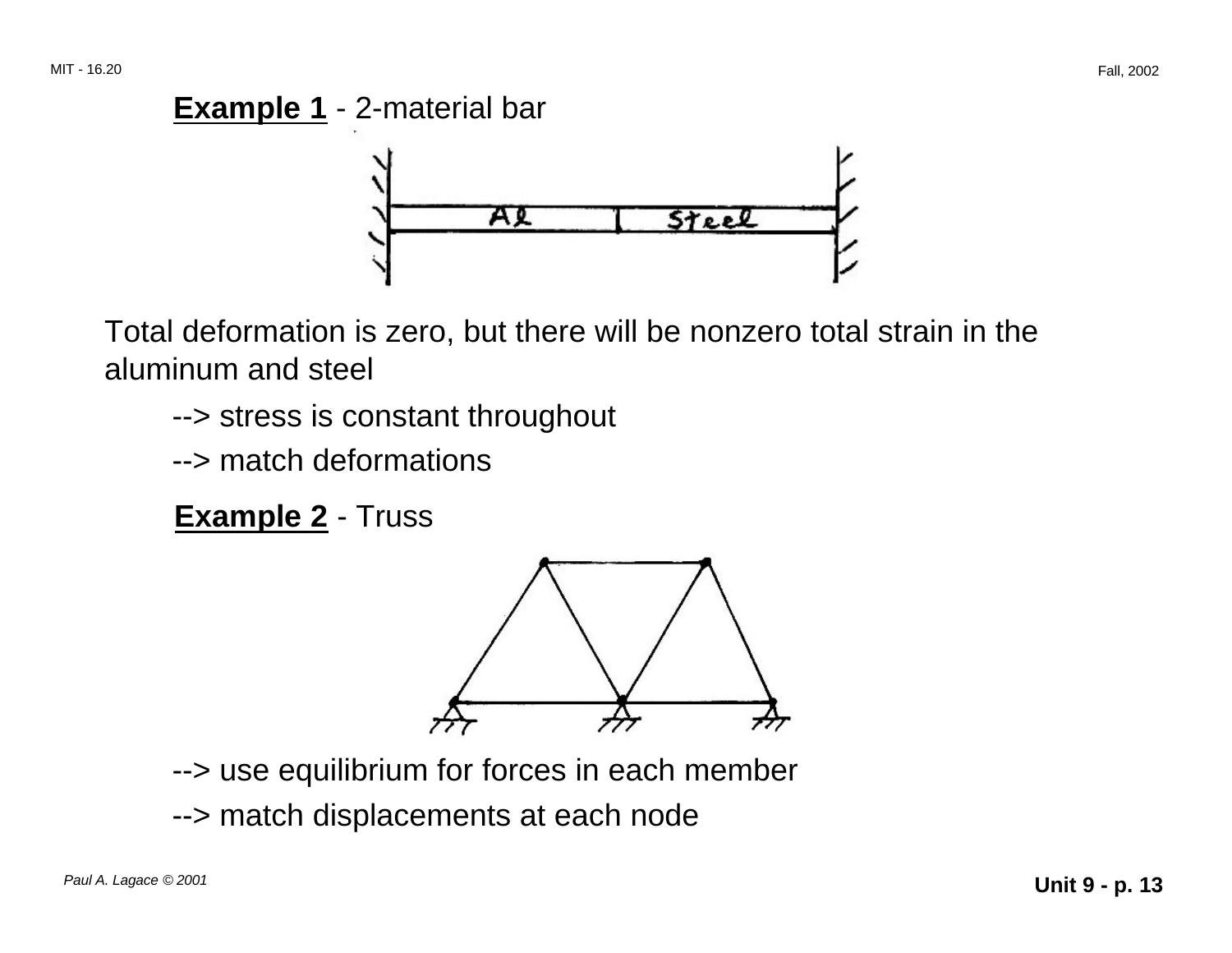# **Example 3** - bimetallic strip



Each metal has different  $\alpha$ 's.

What will happen?

Bending!

--> Concept of self-equilibrating stresses

Must always be in equilibrium. General equation is:

 $\int \sigma dA = F$ 

where:  $F =$  externally applied force

If  $F = 0$ , can we still have stresses?

**Yes**, but they must be "self-equilibrating" (satisfy equilibrium in and of themselves):

 $\int \sigma dA = 0$ 

This is the case of free expansion (thermal) of structures with varying properties or spatially-varying  $\Delta T$  (we'll address this in a bit)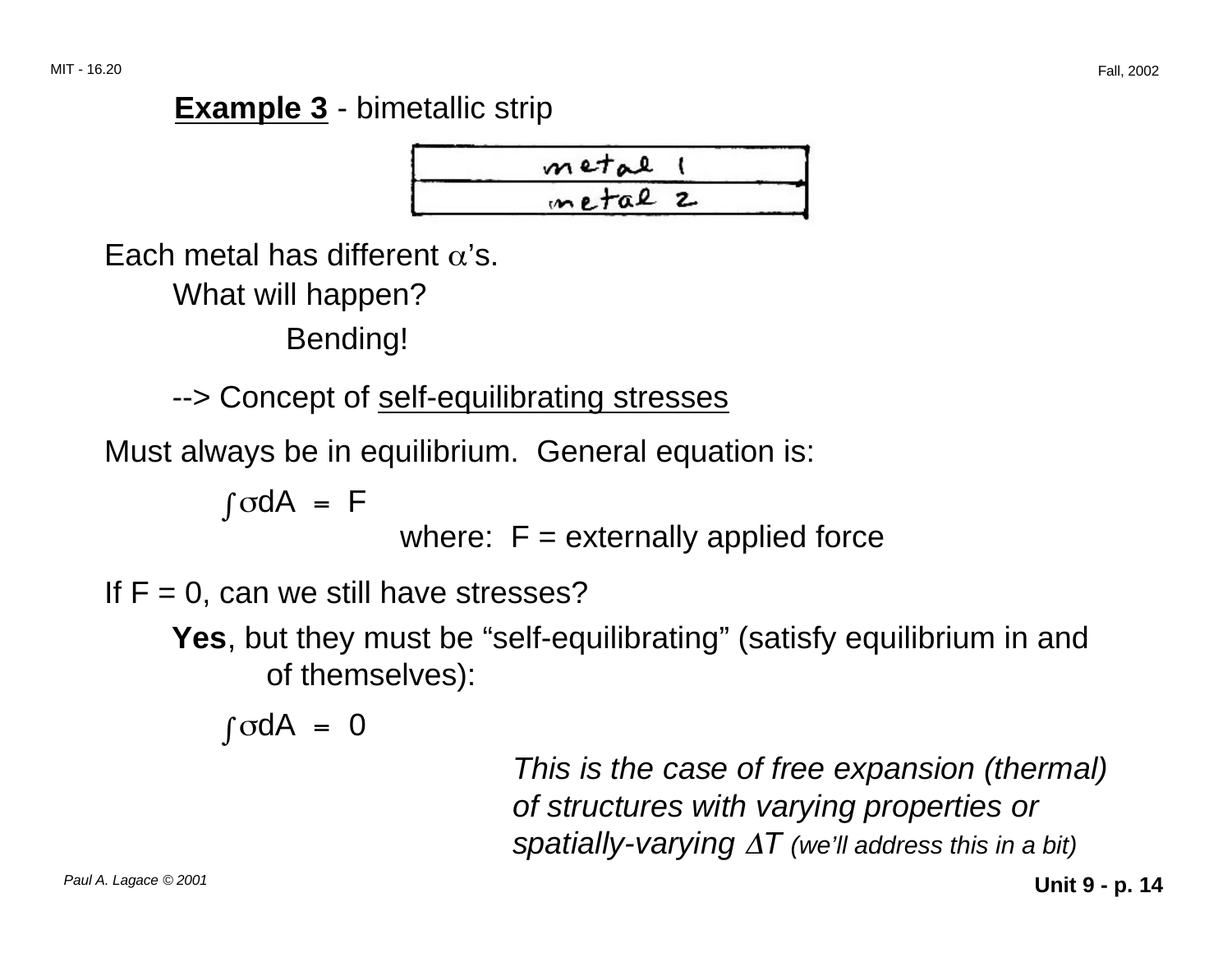### If  $\alpha_1 > \alpha_2$  and  $\Delta T > 0$



(we'll see more about this bending later)

Bimetallic strip used as temperature sensors!

--> ∆T varies spatially (and possibly with time as well, we analyze at any constant in time)

Must determine ∆T by looking at heat flux into structure. Three basic methods:

- *induction*
- convection
- radiation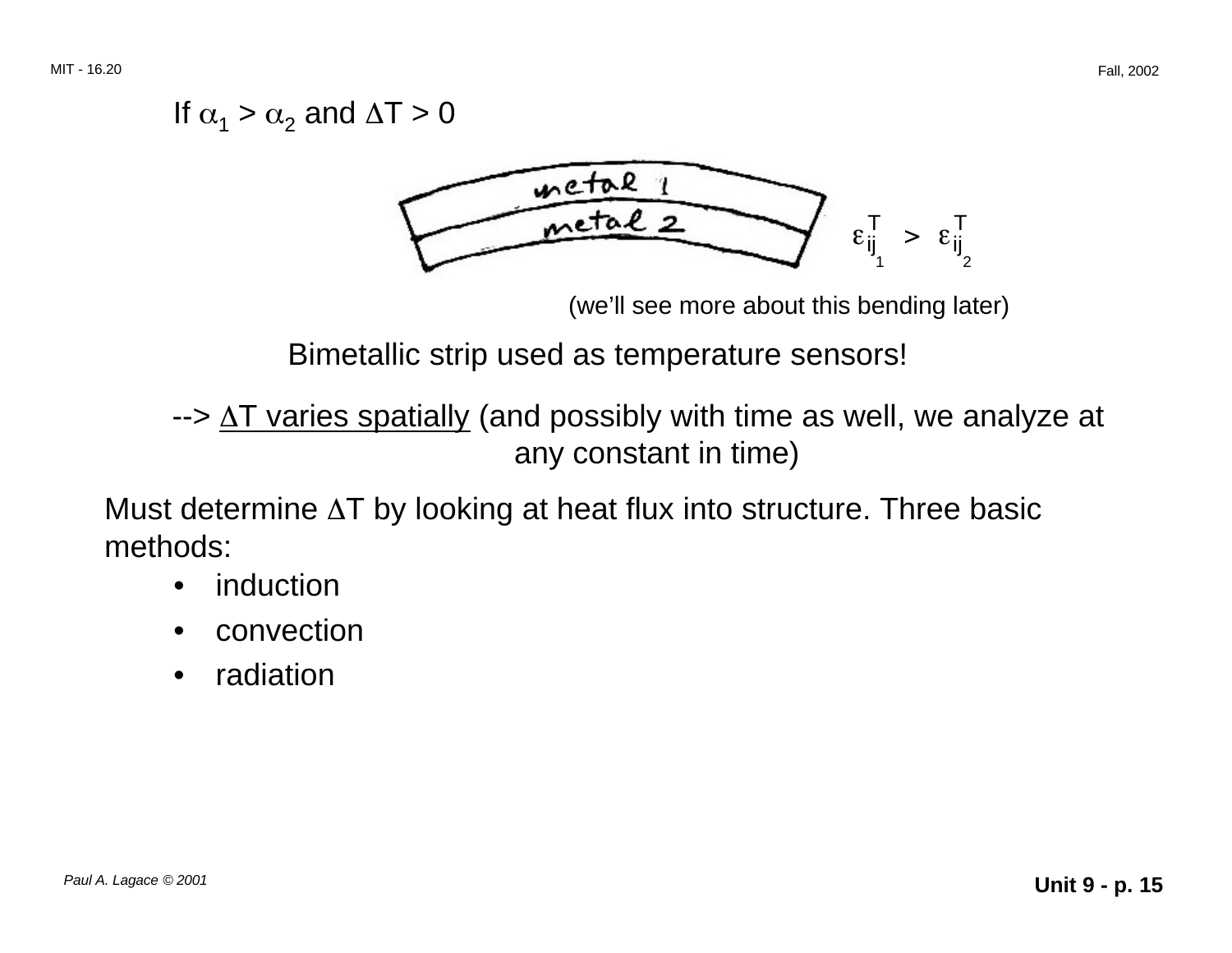Convection most important in aircraft:

Aerodynamic Heating

look at adiabatic wall temperature

$$
T_{AW} = \left[1 + \frac{\gamma - 1}{2} r M_{\infty}^2\right]T_{\infty}
$$

where:

- $\gamma$  = specific heat ratio (1.4 for air)
- $r =$  "recovery factor"  $(0.8 0.9)$
- $\mathsf{M}_\infty$  = Mach number
- ${\sf T}_\infty$  = ambient temperature (°K)

 $T_{AW}$  is maximum temperature obtained on surface (for zero heat flux)

Note: @40,000 ft. 
$$
M = 2 \Rightarrow T_{AW} = 230^\circ F
$$

\n $M = 3 \Rightarrow T_{AW} = 600^\circ F$ 

\n $\Rightarrow$  (much above  $M = 2$ , cannot use aluminum since properties are too degraded)

\n **worse in reentry**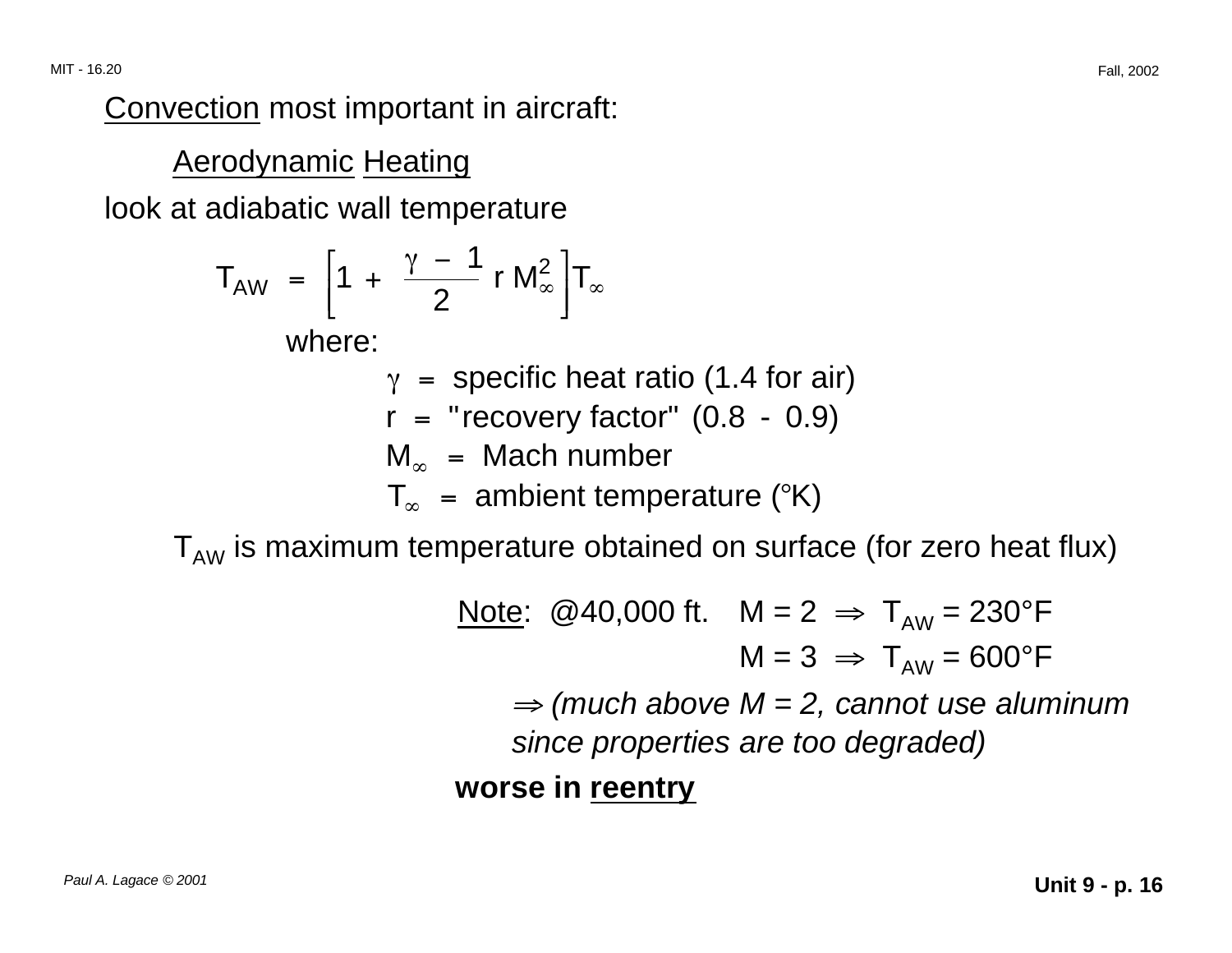Source of heat here is from air boundary layer:

q = h (TAW - Ts) surface temperature of body heat flux heat transfer [watts/M2] coefficient (convective constant)

(h is determined from boundary layer theory)

### **Radiation**

Always important but especially in space (or at high temperature in atmosphere).

- --> 2 considerations
	- 1. Emissivity
		- --> surface emits heat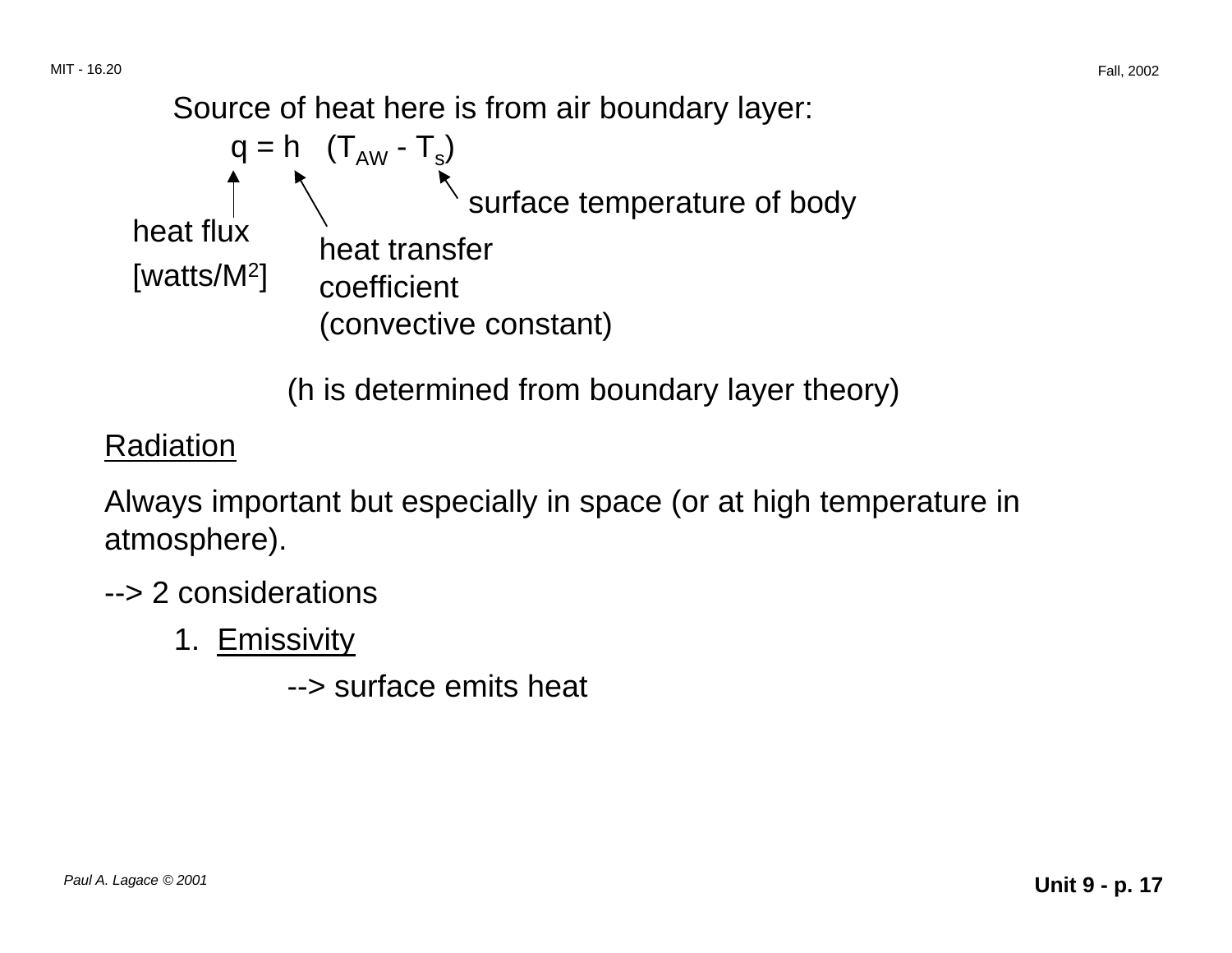

Paul A. Lagace © 2001 **Unit 9 - p. 18**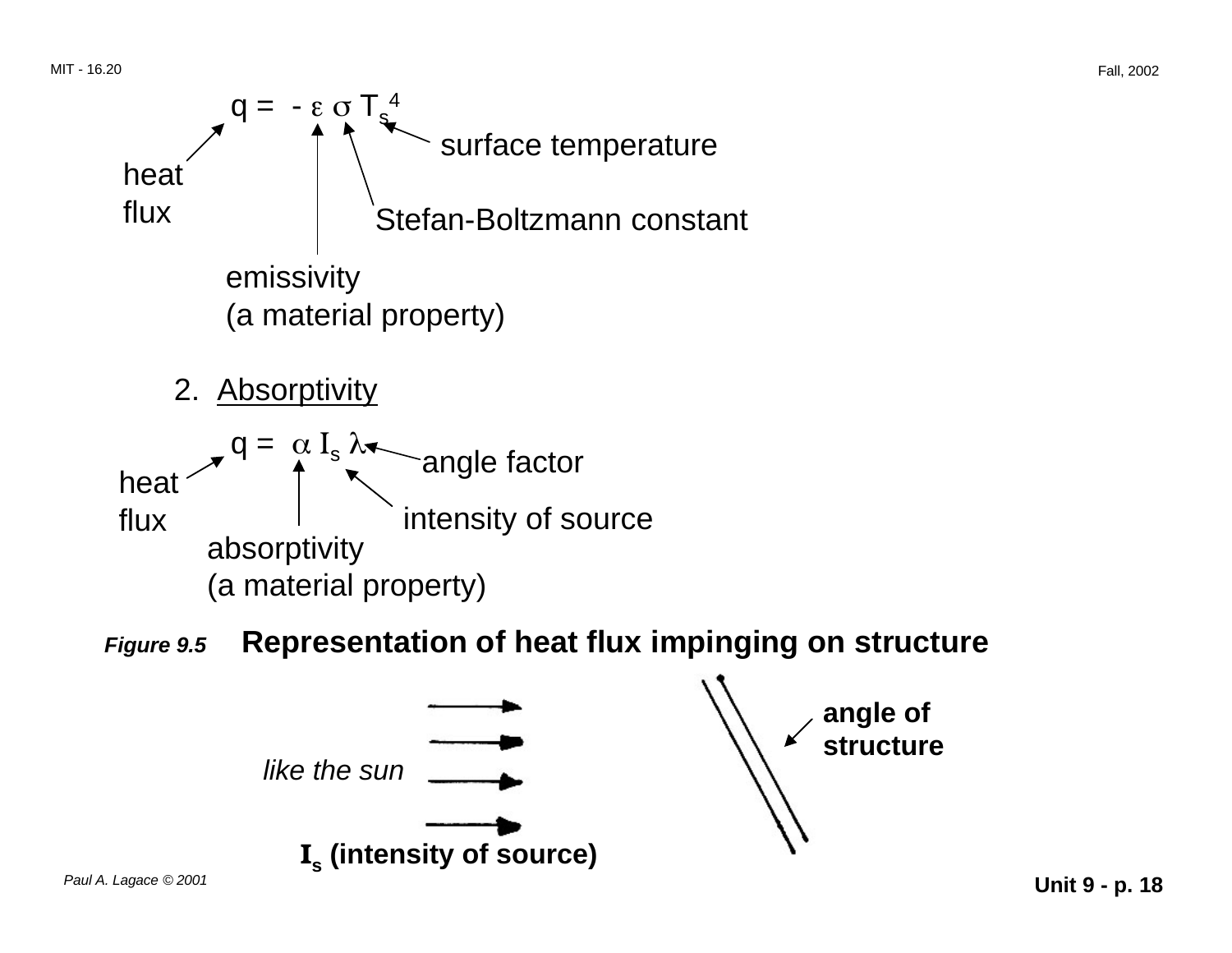**Heat conduction** 

The general equation for heat conduction is:

$$
q_i^T = -k_{ij}^T \frac{\partial T}{\partial x_j}
$$
  
where:  

$$
T = \text{temperature } [{}^{\circ}K]
$$

$$
q_i^T = \text{heat flux per unit area in i direction } \left[\frac{\text{watts}}{m^2}\right]
$$

$$
k_{ij}^T = \text{thermal conductivity } \left[\frac{\text{watts}}{m {}^{\circ}K}\right]
$$
  
The  $k_{ij}^T$  are second order tensors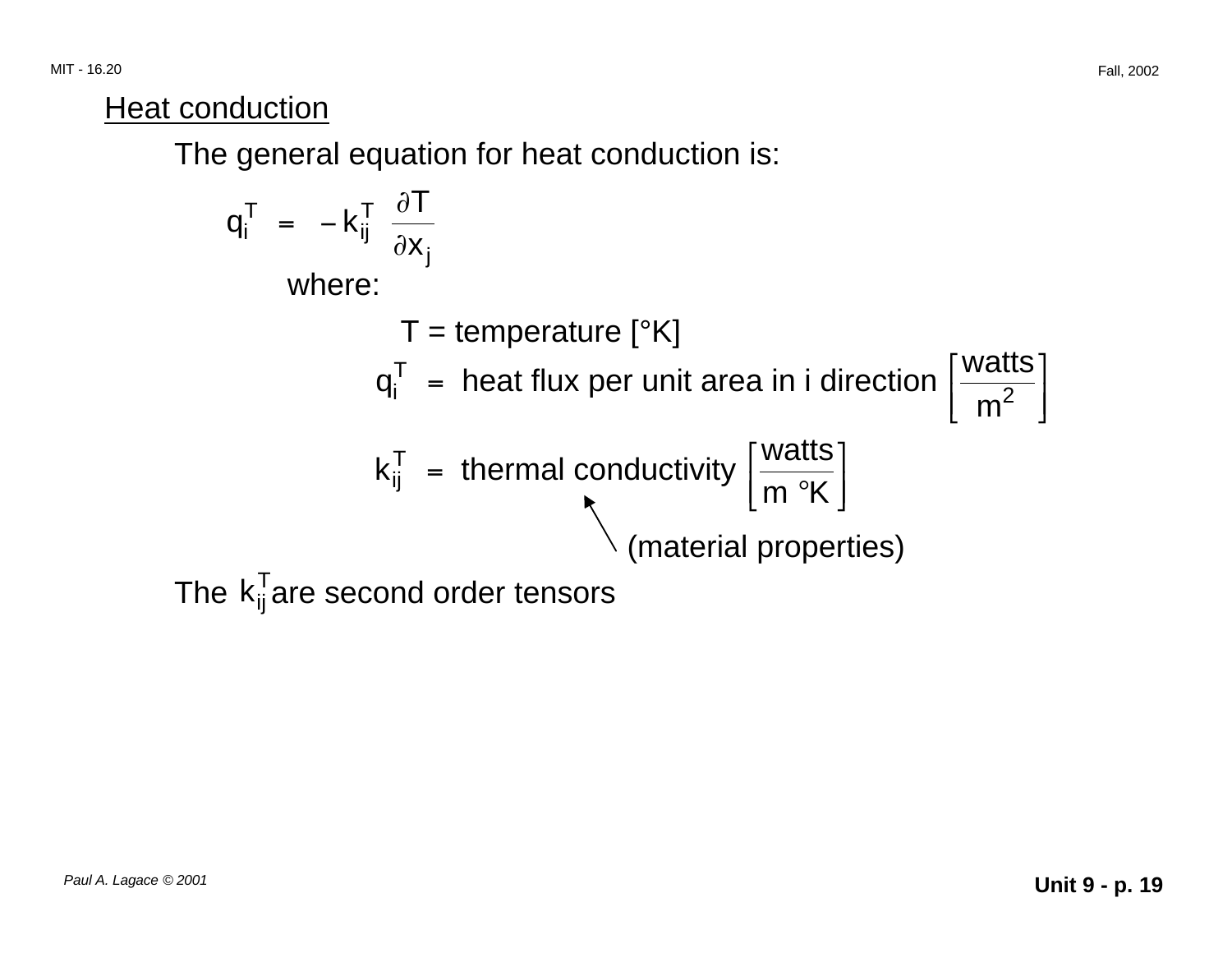consider:

**Figure 9.6 Representation of structure exposed to two environments**



look at a strip of width dz:

**Figure 9.7 Representation of heat flow through infinitesimal strip of material** 

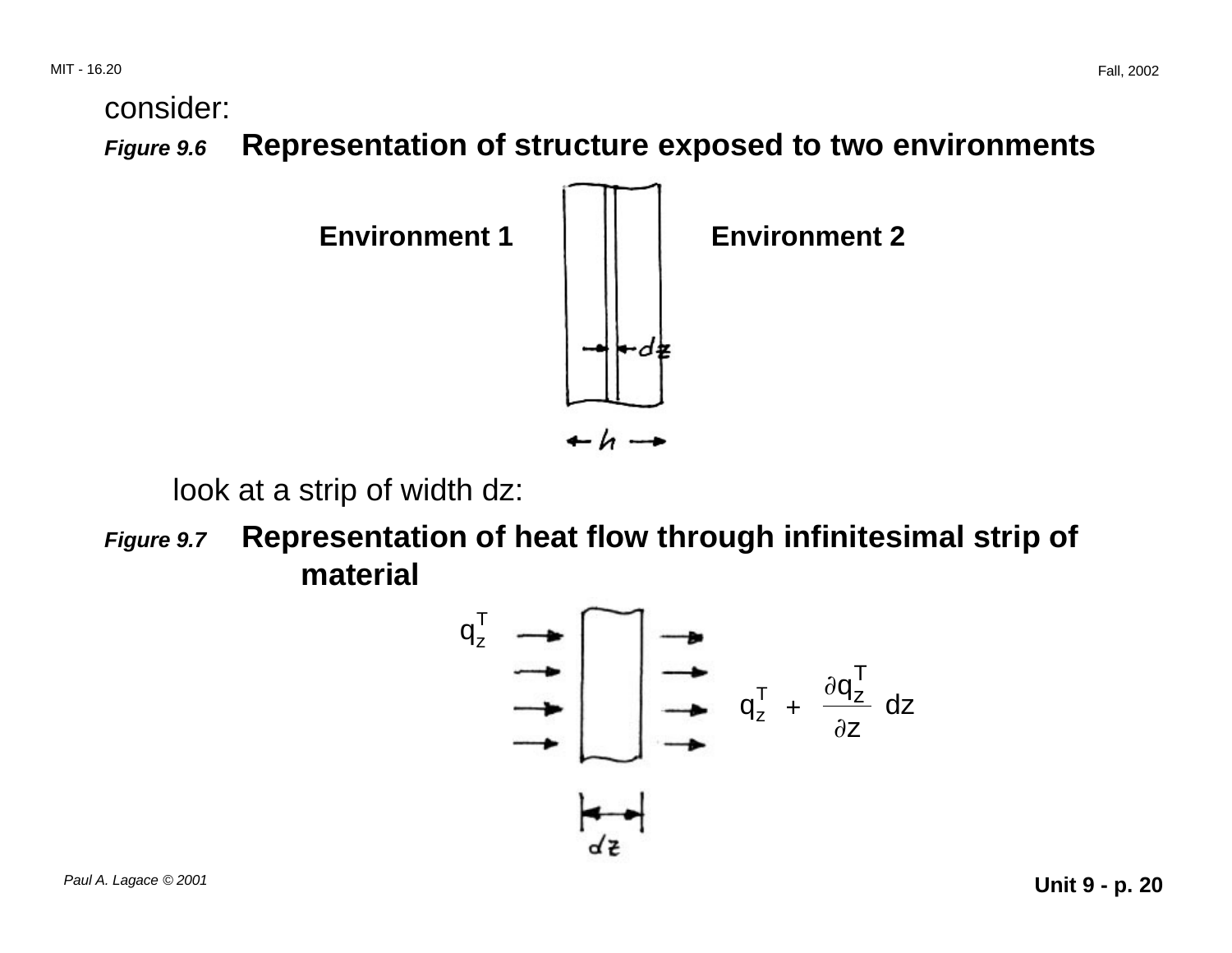Do a balance of energy:

$$
q_{z}^{T} - \left(q_{z}^{T} + \frac{\partial q_{z}^{T}}{\partial z}\right) dz = \rho C \frac{\partial T}{\partial t} dz
$$
  
heat flux heat flux on side 1 - heat flux on side 2 = change in stored  
where:  

$$
\rho = density
$$

$$
C = specific heat capacity
$$

$$
t = time
$$

this becomes:

$$
-\frac{\partial q_z^T}{\partial z} = \rho C \frac{\partial T}{\partial t}
$$

Recalling that:

$$
q_z^T = -k_z^T \frac{\partial T}{\partial z}
$$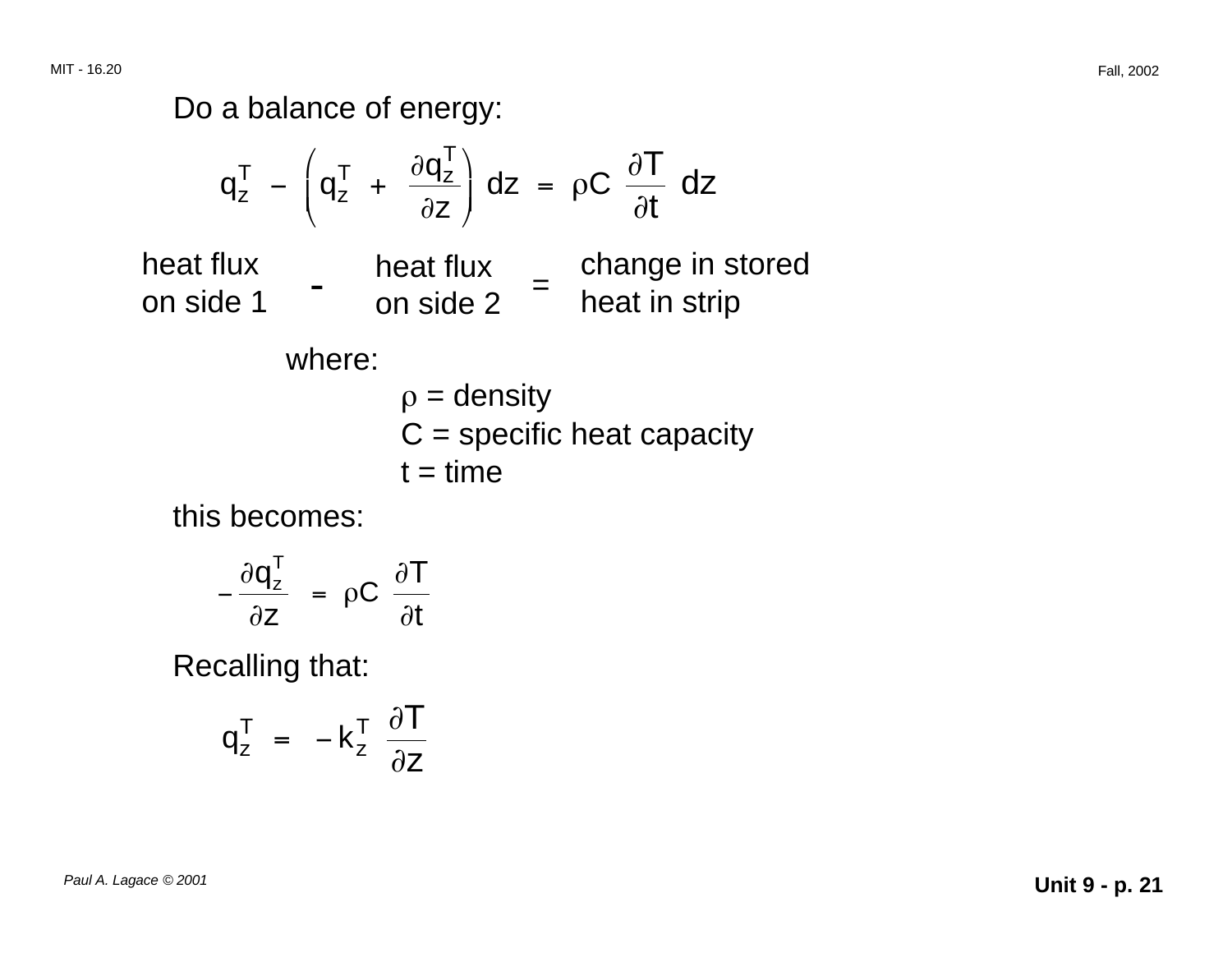we have:

$$
\frac{\partial}{\partial z} \left( k_z^T \frac{\partial T}{\partial z} \right) = \rho C \frac{\partial T}{\partial t}
$$

If  $k_z$ <sup>T</sup> and  $\rho c$  are constant with respect to z (for one material they are), then we get:

$$
\frac{k_{z}^{T}}{\rho C} \frac{\partial^{2} T}{\partial z^{2}} = \frac{\partial T}{\partial t}
$$

# **Fourier's equation**

We call:

$$
\frac{k_{z}^{T}}{\rho C} = \text{thermal diffusivity}
$$

More generally, for 3-D variation:

$$
\frac{\partial}{\partial x}\left(k_x^T \frac{\partial T}{\partial x}\right) + \frac{\partial}{\partial y}\left(k_y^T \frac{\partial T}{\partial y}\right) + \frac{\partial}{\partial z}\left(k_z^T \frac{\partial T}{\partial z}\right) = C\rho \frac{\partial T}{\partial t}
$$

thermal conductivities in x, y, and z directions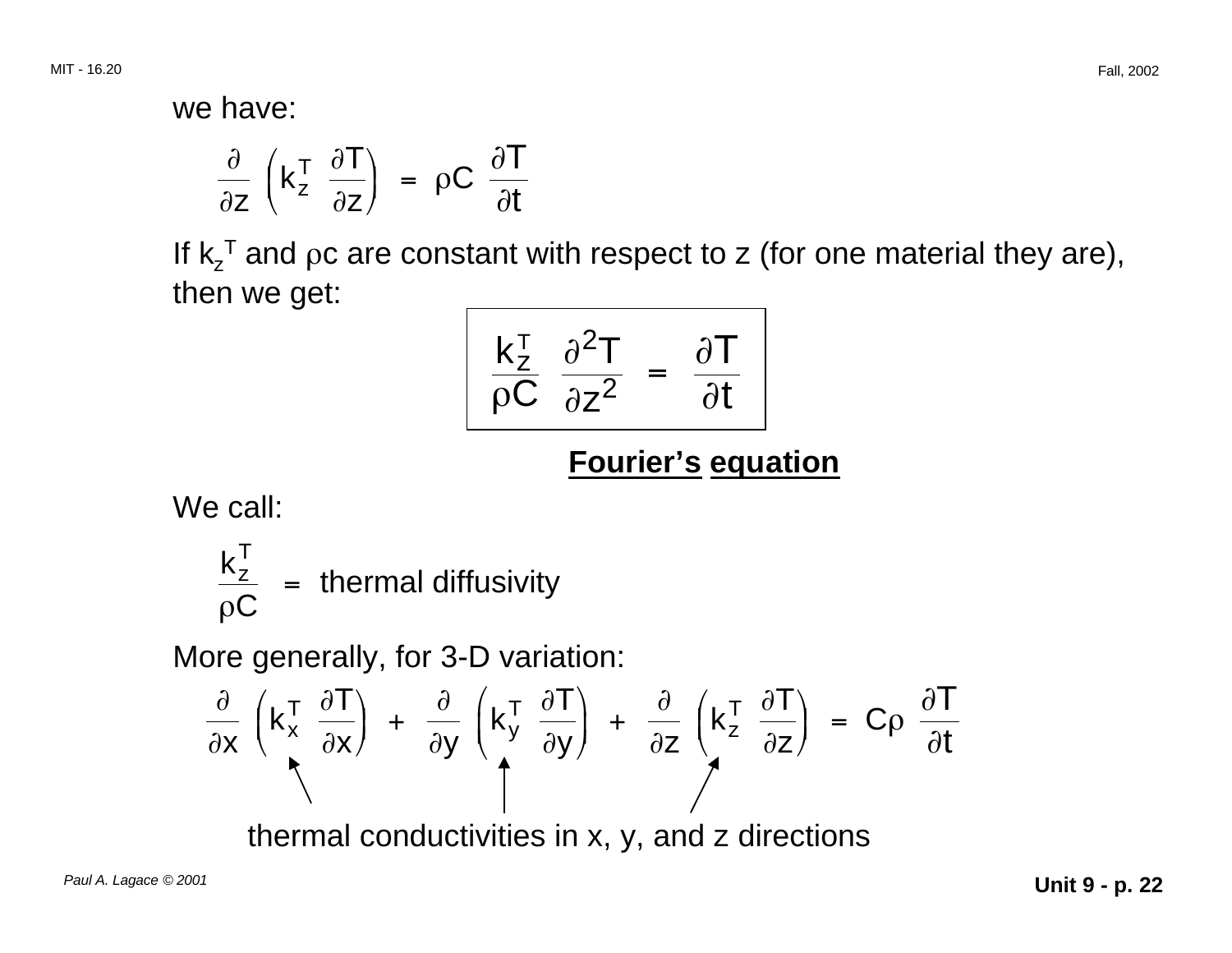**Bottom line**: use these equations to solve for temperature distribution in structure subject to B.C.'s

T (x, y, z) gives  $\Delta T$  (x, y, z)

Note: These variations can be significant

Example:

**Figure 9.8 Representation of plate in space** 

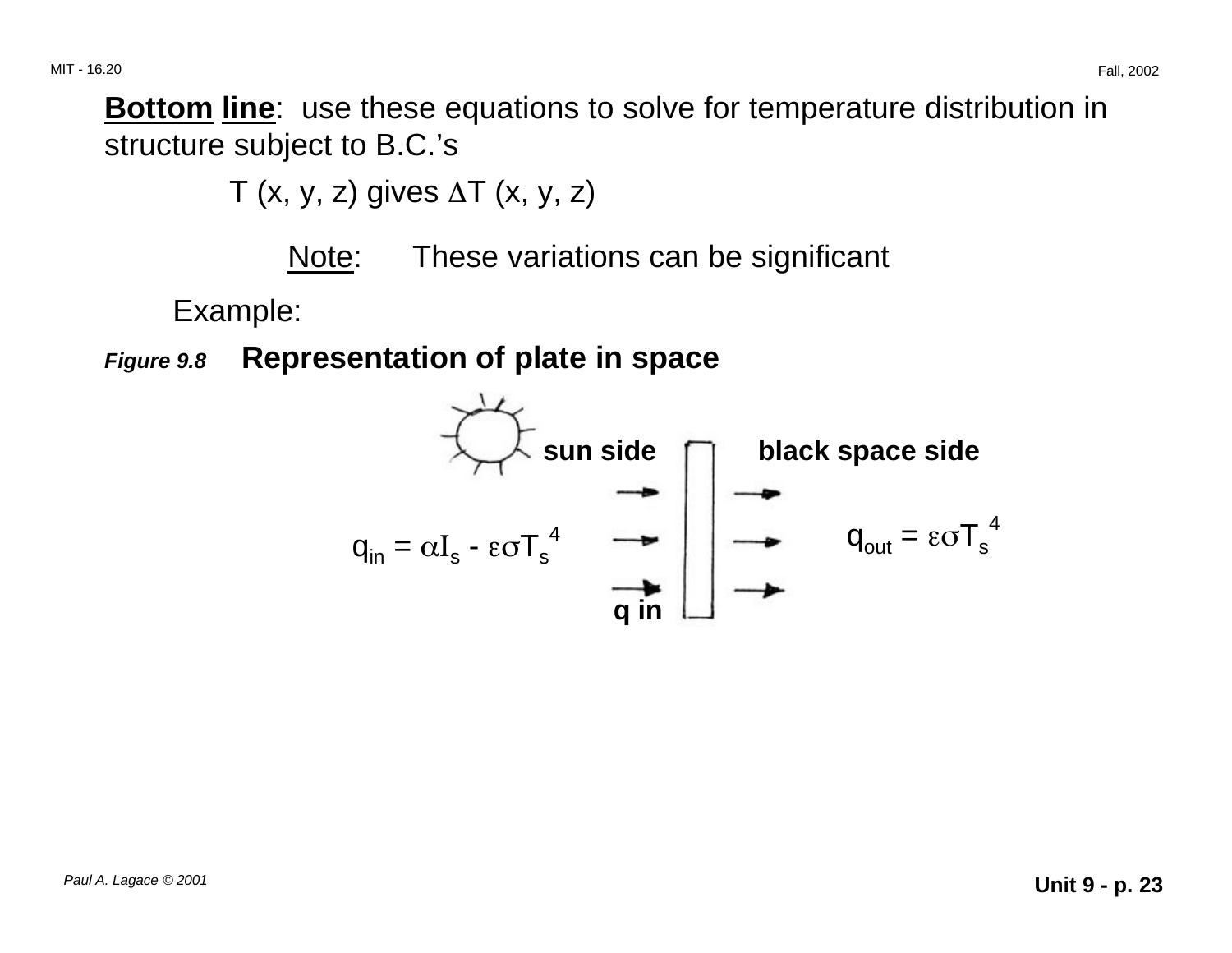

could get other cases where T peaks in the center, etc.

#### Result:

⇒ Internal stresses (generally) arise if T varies spatially. (unless it is a linear variation which is unlikely given the governing equations).

# Why?

consider an isotropic plate with ∆T varying only in the y-direction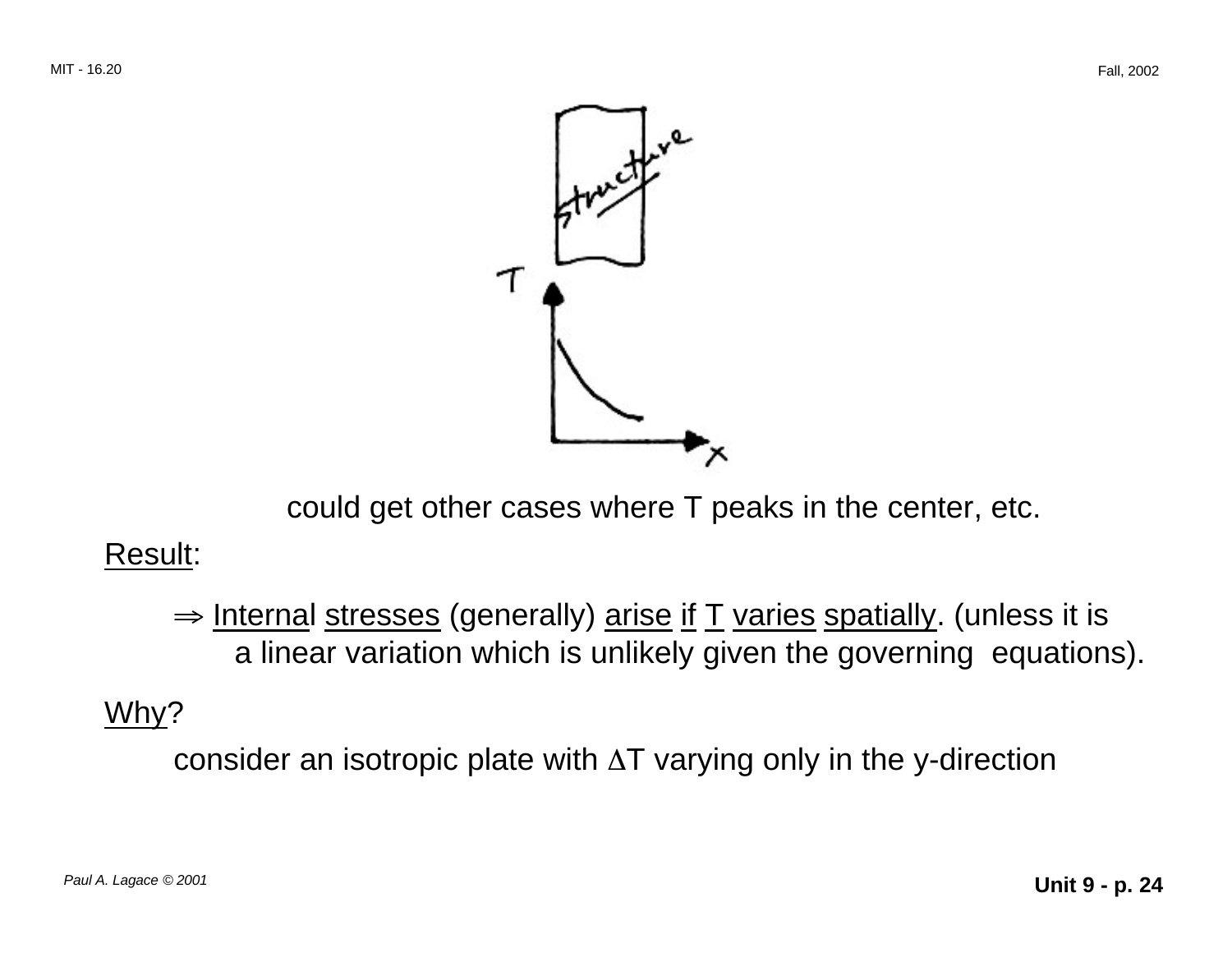MIT - 16.20 Fall, 2002

∆ **of** ∆**T about x-axis Figure 9.9 Representation of isotropic plate with symmetric y-variation** 



∆ **(for the time being, limit** ∆**T to be symmetric with respect to any of the axes)**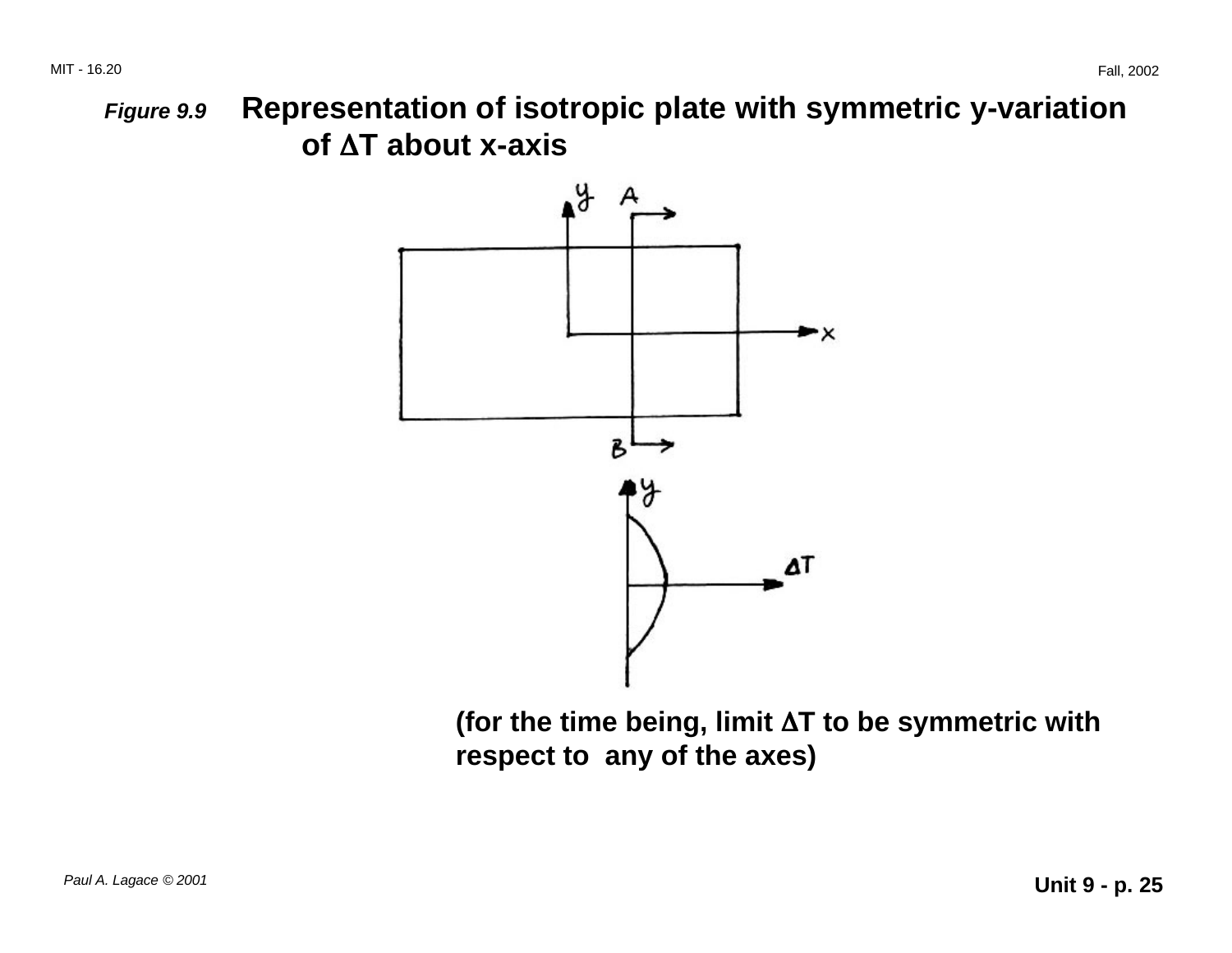MIT - 16.20 Fall, 2002

At first it would seem we get a deformation of a typical cross-section A-B as:

$$
\begin{array}{c}\nA \\
\uparrow \\
\downarrow \\
B\n\end{array}
$$

This basic shape would not vary in x.

Note, however, that this deformation in the x-direction (u) varies in y.

$$
\Rightarrow \frac{\partial u}{\partial y} \neq 0
$$

<sup>⇒</sup> shear strain exists!

**But**, ∆T only causes extensional strains. Thus, this deformation cannot occur.

> (in some sense, we have "plane sections must remain plane")

Thus, the deformation must be: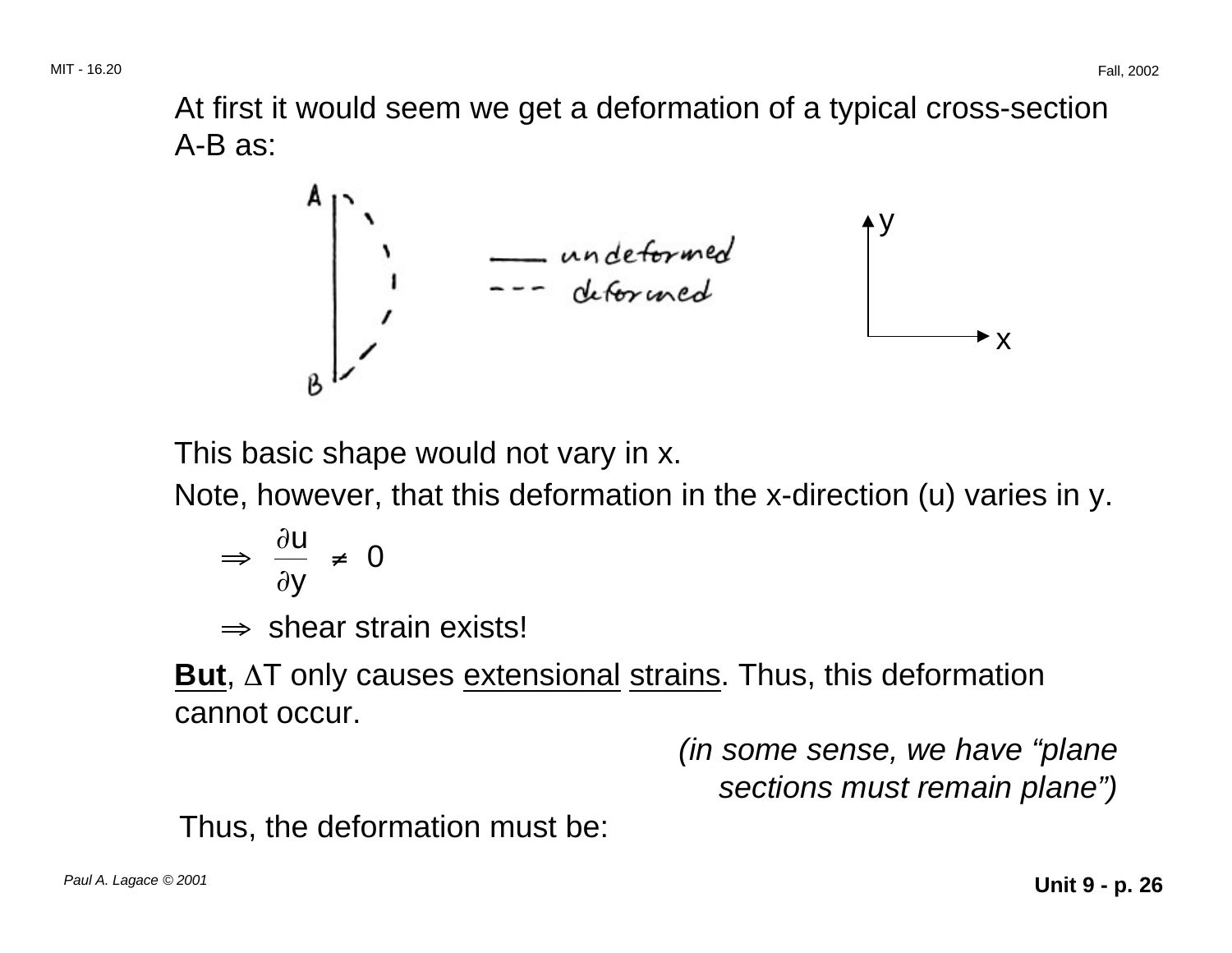

In order to attain this deformation, stresses must arise. Consider two elements side by side



These two must deform the same longitudinally, so there must be stresses present to compress the top piece and elongate the bottom piece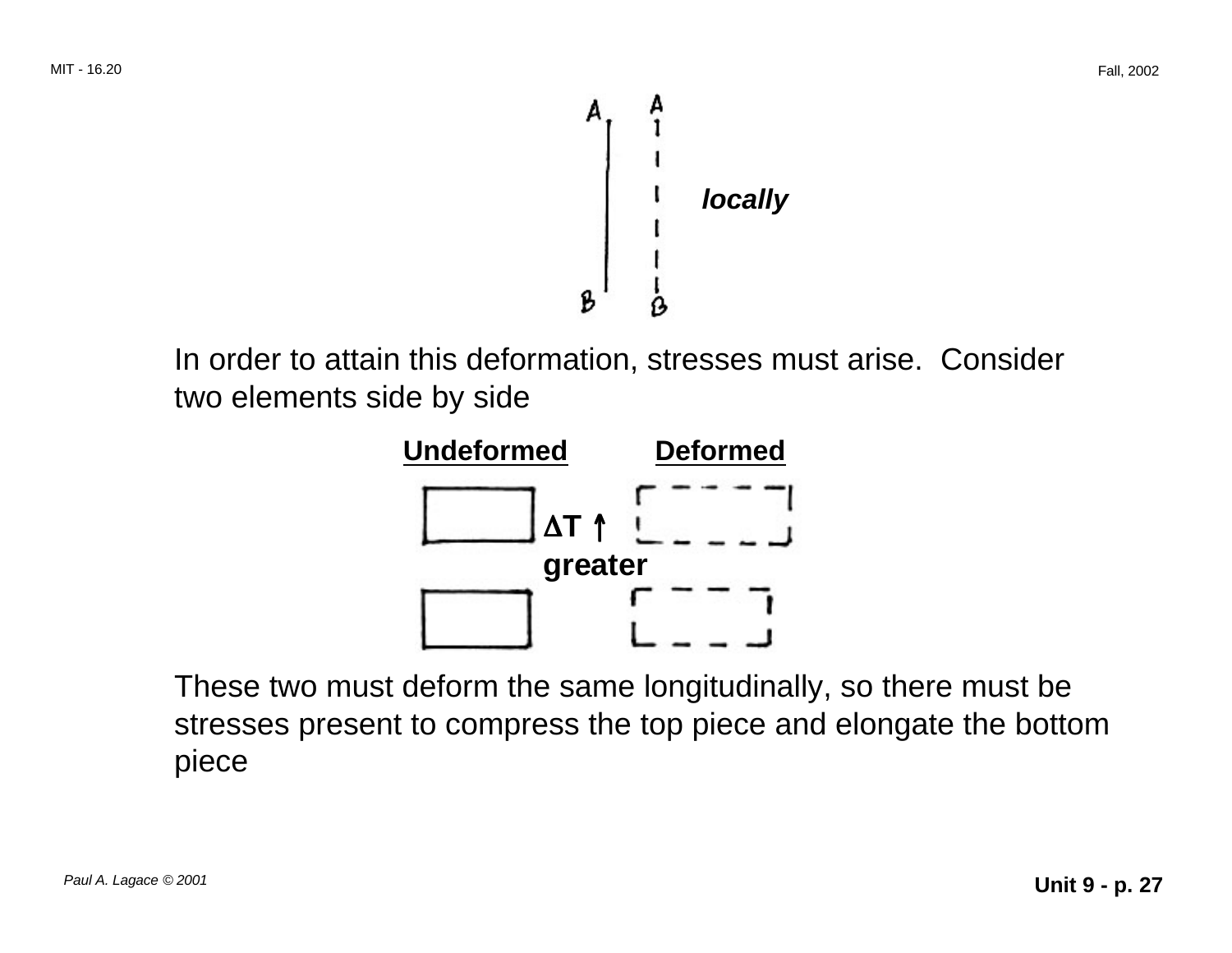

Thus:

$$
\varepsilon_{x} = \varepsilon_{x} (x)
$$

$$
\varepsilon_{y} = \varepsilon_{y} (y)
$$

This physical argument shows we have thermal strains, mechanical strains and stresses.

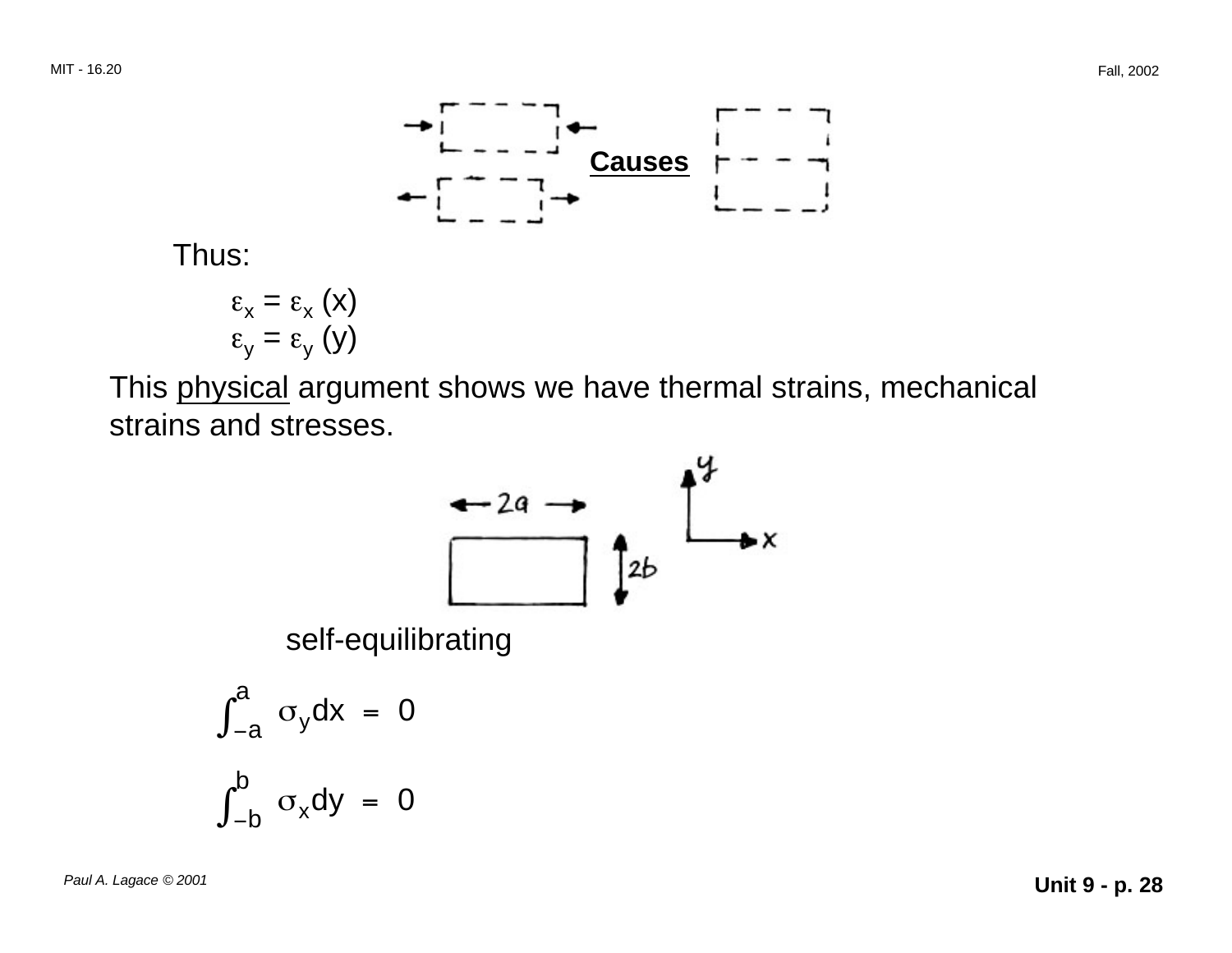# Solution Technique

No different than any other elasticity problem. Use equations of elasticity subject to B. C.'s.

- exact solutions
- stress functions

recall:

$$
\nabla^4 \phi = -E\alpha \nabla^2 (\Delta T) - (1 - \nu)\nabla^2 V
$$

• etc.

(see Timoshenko)

--> Does this change for orthotropic materials?

NO (stress-strain equations change)

We've considered Thermal Strains and Stresses, now let's look at the other effect: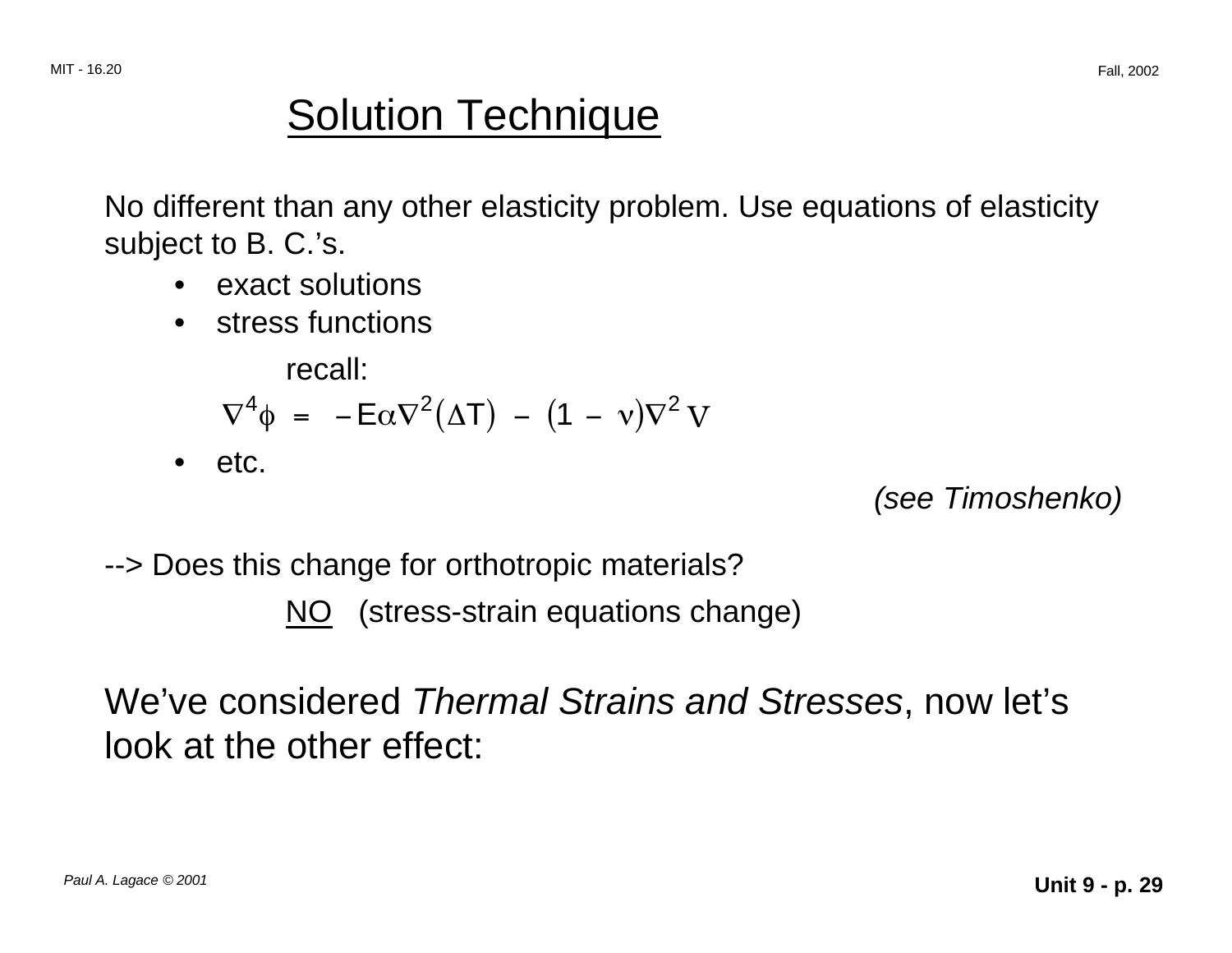# Degradation of Material Properties (due to thermal effects)

Here there are two major categories

(see Rivello)

- 1. "Static" Properties
- Modulus, yield stress, ultimate stress, etc. change with temperature (generally, T↑ <sup>⇒</sup> property ↓)
- Fracture behavior (fracture toughness) goes through a transition at "glass transition temperature"

```
ductile \rightarrow brittle
```
 $T_{\rm g}$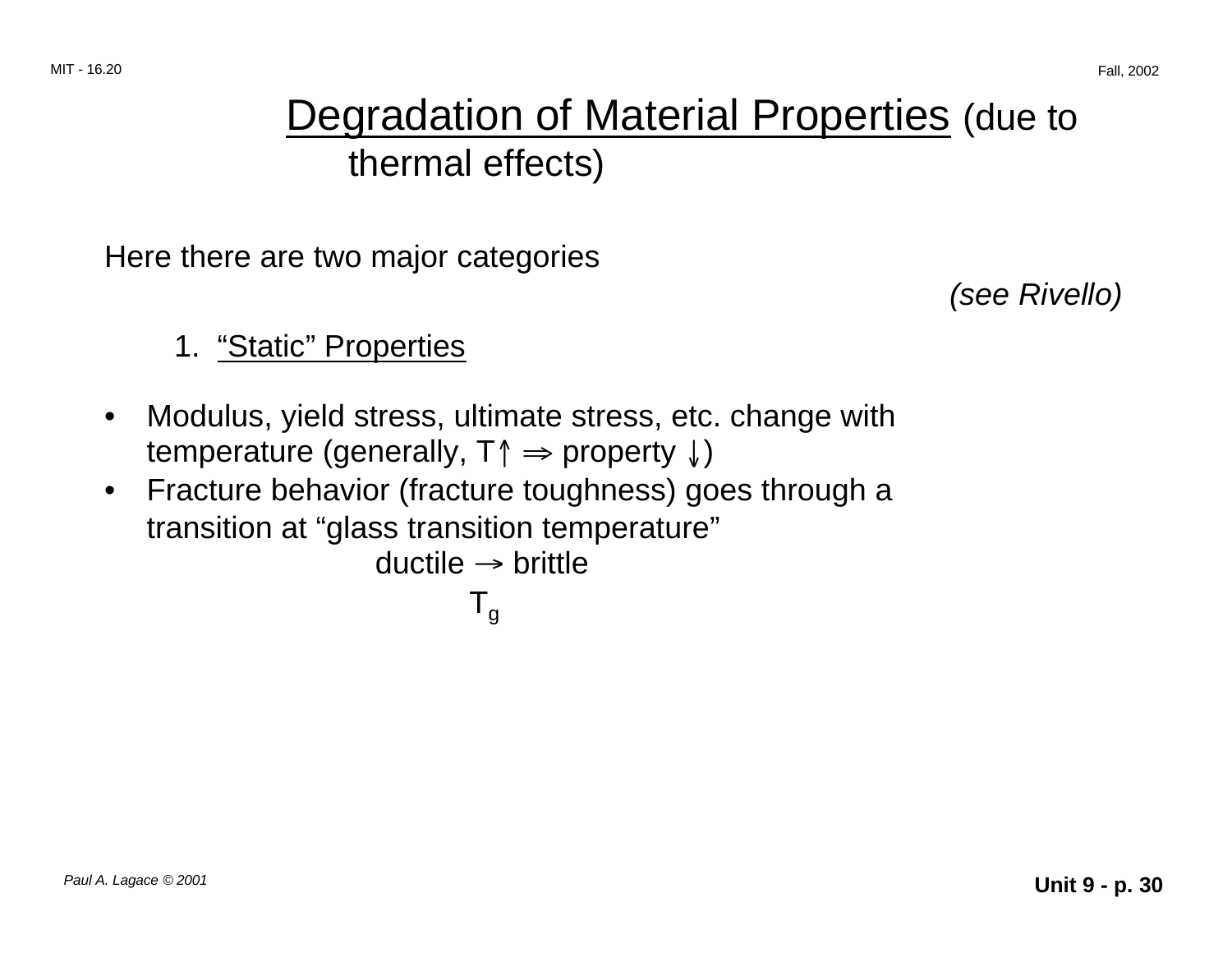**Figure 9.10 Representation of variation of ultimate stress with temperature** 



**Figure 9.11 Representation of change in stress-strain behavior with temperature** 



--> Thus, must use properties at appropriate temperature in analysis

MIL-HDBK-5 has much data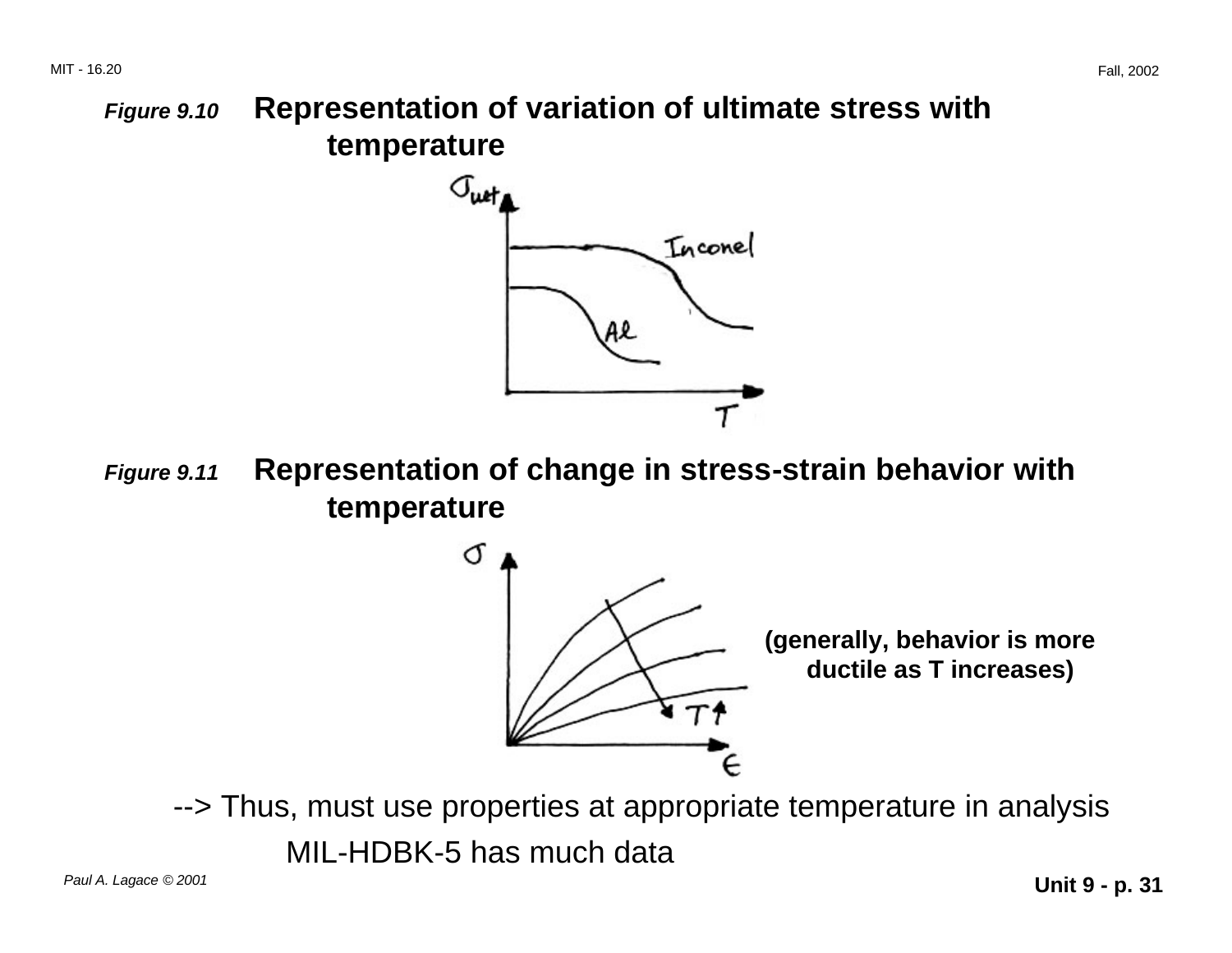### 2. "Time-Dependent" Properties

There is a phenomenon (time-dependent) in materials known as *creep*. This becomes especially important at elevated temperature.

# **Figure 9.12 Representation of creep behavior**



This keeps aluminum from being used in supersonic aircraft in critical areas for aerodynamic heating.

Paul A. Lagace © 2001 **Unit 9 - p. 32**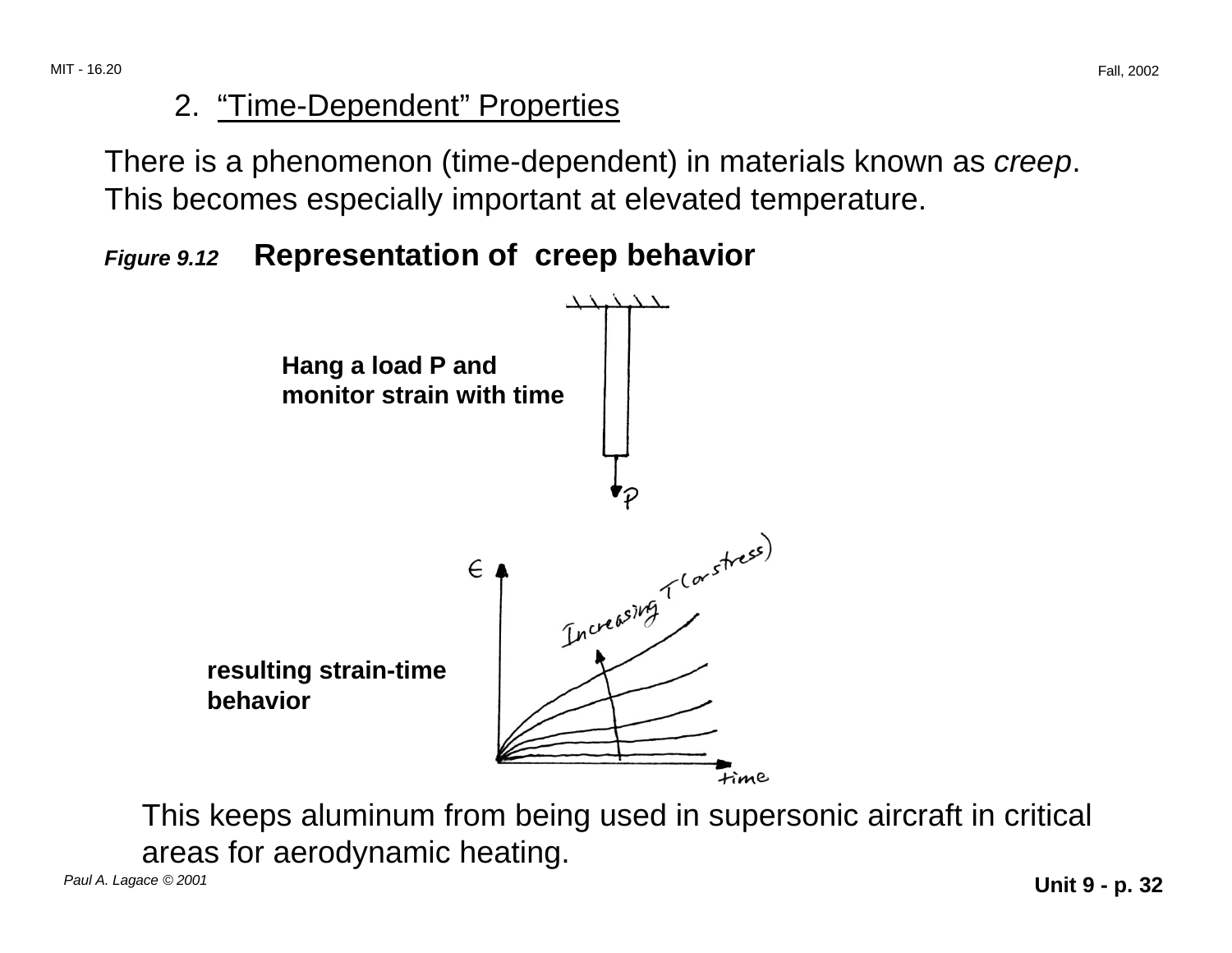# "Other" Environmental Effects

- Temperature tends to be the dominating concern, but others may be important in both areas
	- atomic oxygen degrades properties
	- UV degrades properties
	- $-$  etc.
- Same effects may cause environmental strains like thermal strains:

```
Example - moisture 
         Materials can absorb moisture. Characterized by a 
         "swelling coefficient" = \beta_{ii}Same "operator" as \alpha_{ii} (C. T. E.) except it operates on moisture
concentration, c:
```
 $\varepsilon_{ij}^{\texttt{S}}$  =  $\beta_{ij}$  C "swelling" moisture concentration strain swelling coefficient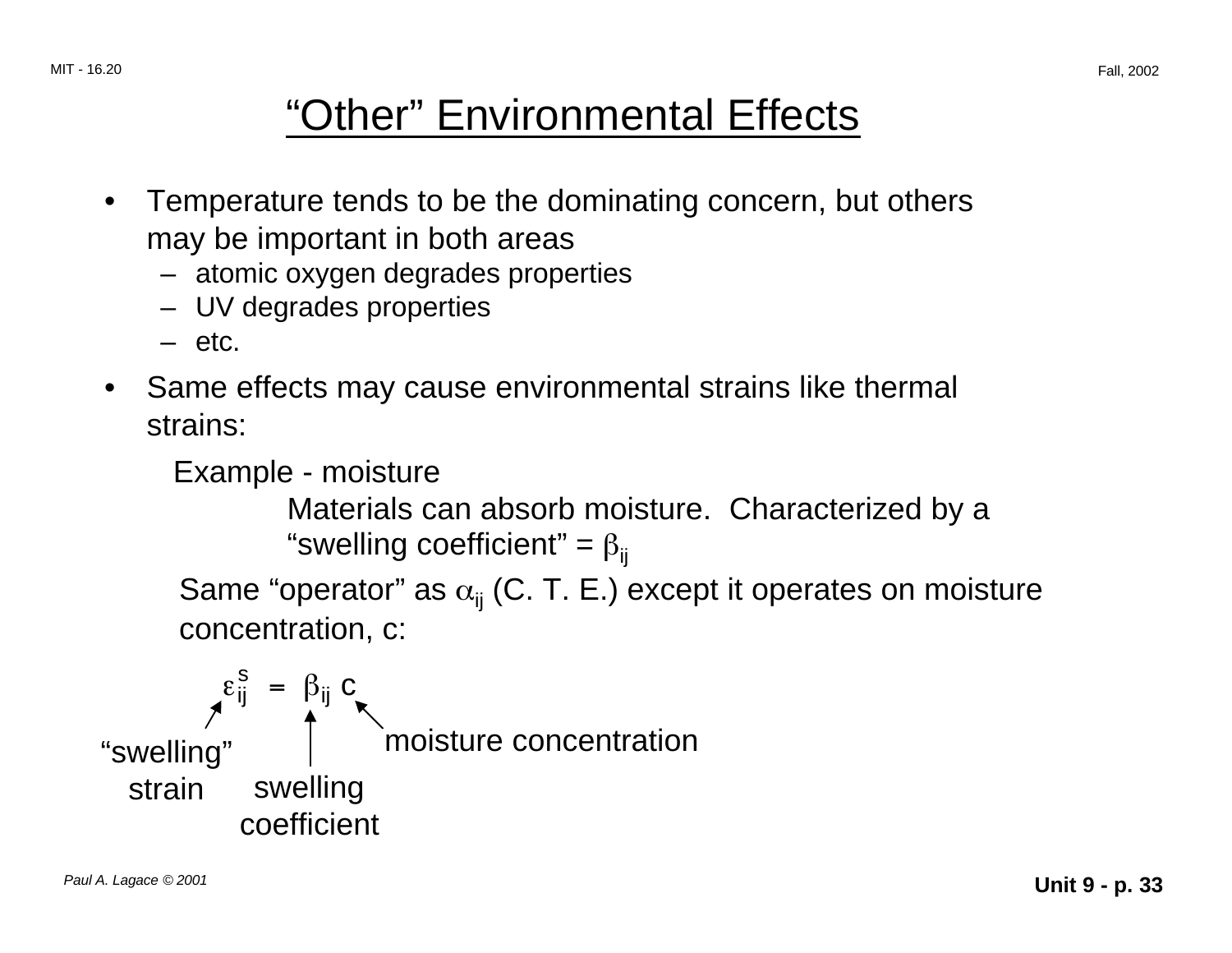#### and then we have:  $\epsilon_{\text{ij}}$  =  $\epsilon_{\text{ij}}$ M <sup>+</sup> <sup>ε</sup>ij  $T + \varepsilon_{ij}$ S total

This can be generalized such that the strain due to an environmental effect is:



and the total strain is the sum of the mechanical strain(s) and the environmental strains

A strain of this "type" has become important in recent work. This deals with the field of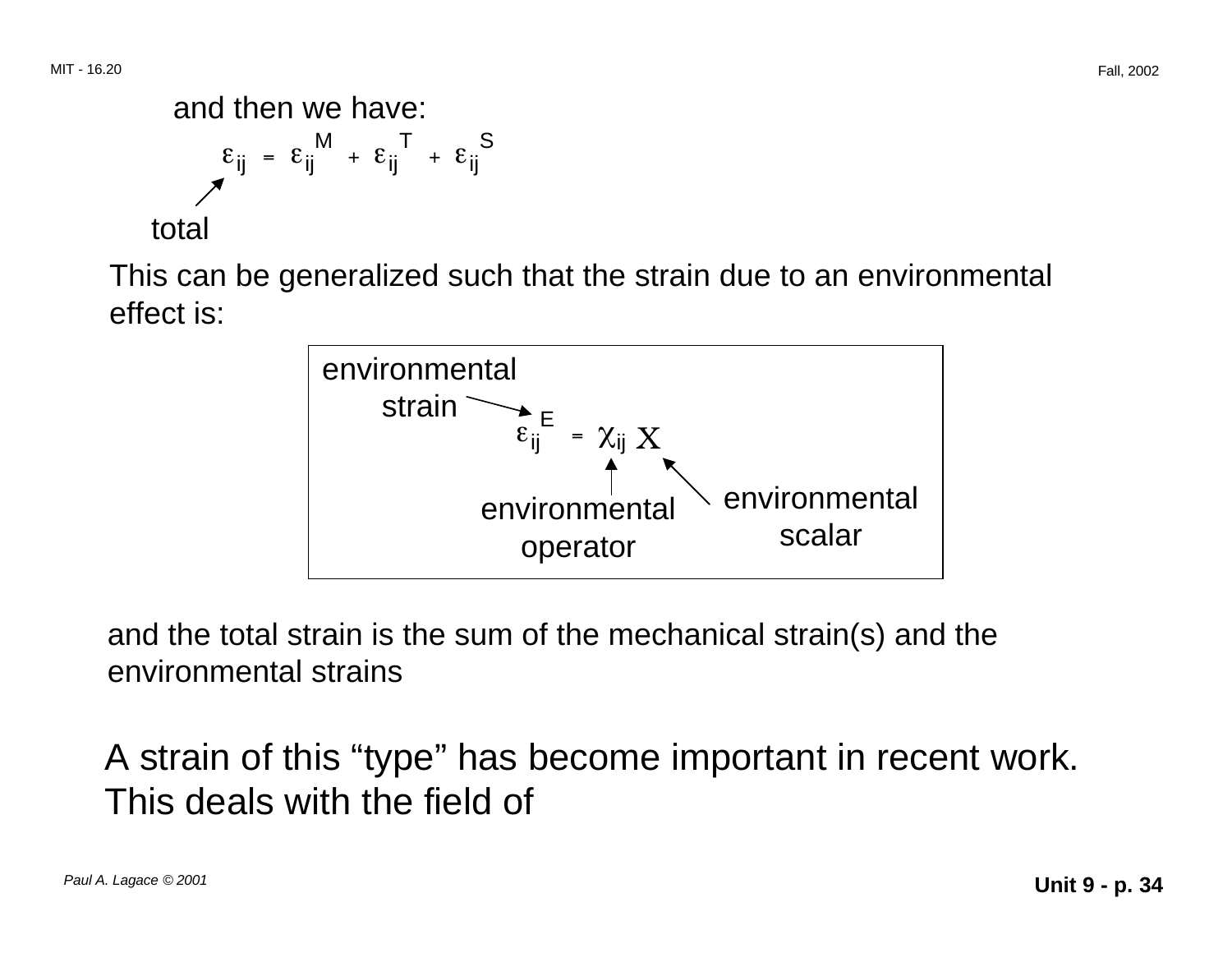# **Piezoelectricity**

A certain class of materials, known as piezoelectronics, have a coupling between electric field and strain such that:

electric field causes deformation/strain

strain *results in* electric field

This can be looked at conceptually the same way as environmental strains except electric field is a vector (not a scalar). Thus, the basic relationship is:

```
piezoelectric 
         \varepsilon_{ii}^p = d_{ijk} E_kwhere: 
                       E_k = electric field
                       d_{iik} = piezoelectric constant
                                                     units = [strain/field]
```
a key difference here is that the "operator"  $(d_{iik})$  is a third-order tensor (how transform? 3 direction cosines)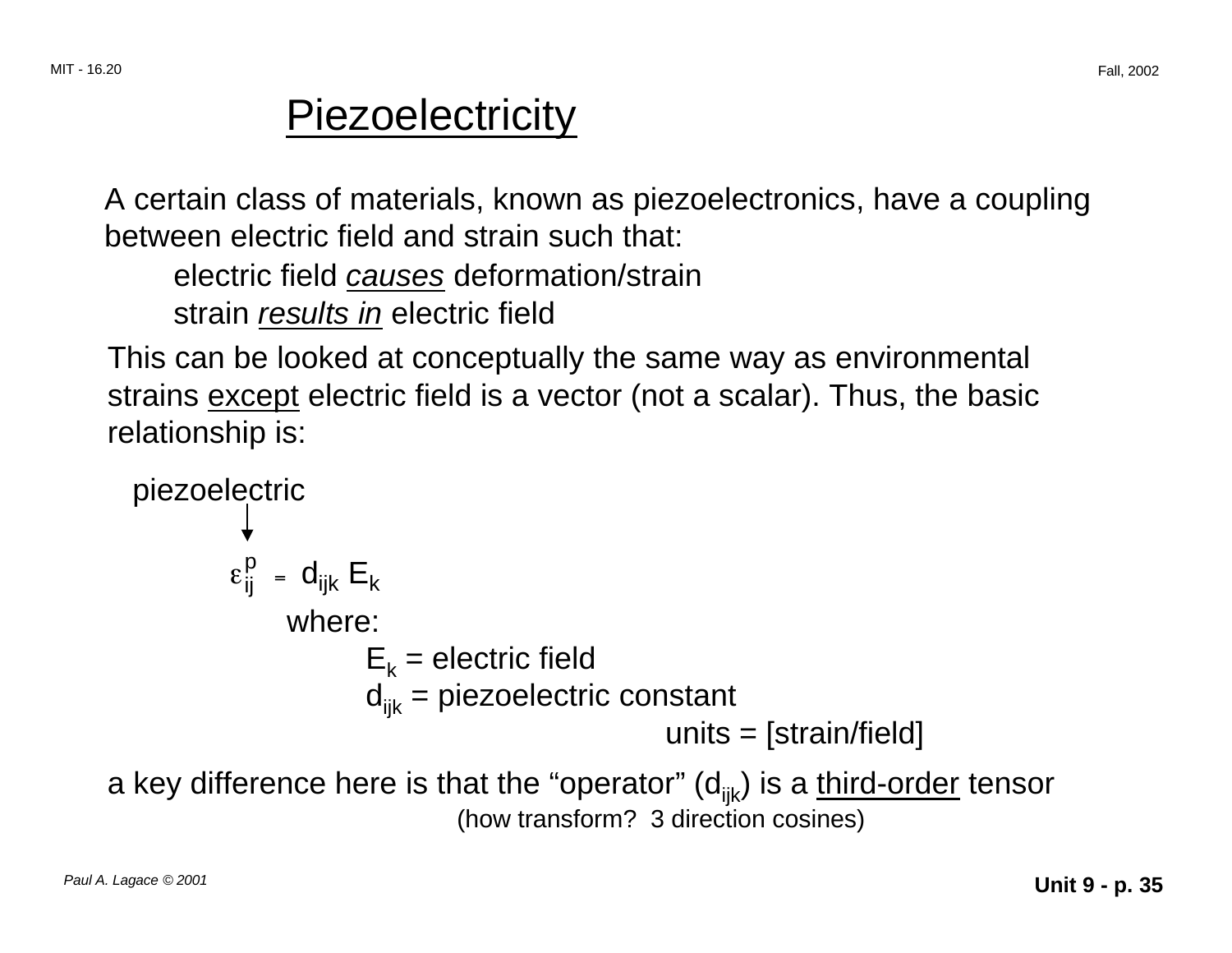And we add this strain to the others to get the total strain

(consider the case with only mechanical and piezoelectric strain)

$$
\epsilon_{ij}~=~\epsilon_{ij}^{~M}~+~\epsilon_{ij}^{~p}
$$

Again, only the mechanical strain is related *directly* to the stress:

$$
\varepsilon_{ij} = S_{ijmn} \sigma_{mn} + d_{ijk} E_k
$$

inverting gives:

$$
\sigma_{ij} = E_{ijmn} \, \epsilon_{mn} - E_{ijmn} \, d_{mnk} \, E_k
$$

### **(watch the switching of indices!)**

thus we have "piezoelectric-induced" stresses of:

$$
\mathsf{E}_{ijmn} \, d_{mnk} \, \mathsf{E}_k
$$

if the piezoelectric expansion is physically resisted. Again, equilibrium  $(f \circ = F)$  must be satisfied.

**But**, unlike environmental cases, the electric field is not just an external parameter from some uncoupled equation of state but there is a coupled equation: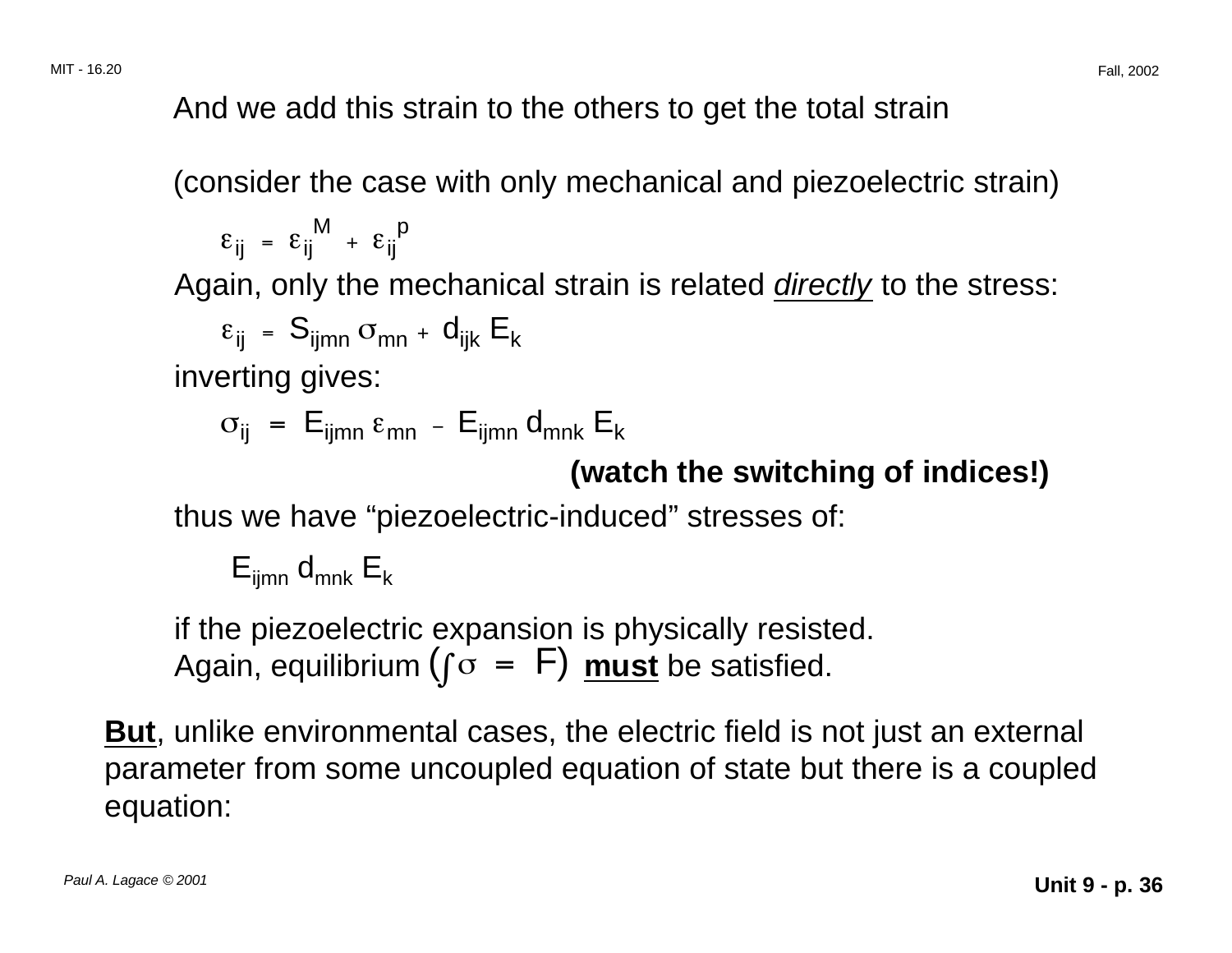$$
D_i = e_{ik} E_k + d_{inm} \sigma_{mn}
$$
  
note switch in indices since this is transpose of dielectric constant from previous equation

where:

$$
e_{ik}
$$
 = dielectric constant  
D<sub>i</sub> = electrical charge

--> "Normally", when piezoelectric materials are utilized, "E-field control" is assumed. That is,  $E_{k}$  is the independent variable and the electrical charge is allowed to "float" and take on whatever value results. But, when charge constraints are imposed the simultaneous set of equations:

$$
\sigma_{mn} = E_{mnij} \varepsilon_{ij} - E_{mnij} d_{ijk} E_k
$$

$$
D_i = e_{ik} E_k + d_{inm} \sigma_{mn}
$$

must be solved. This is coupled with any other sources of strain (mechanical, etc.)